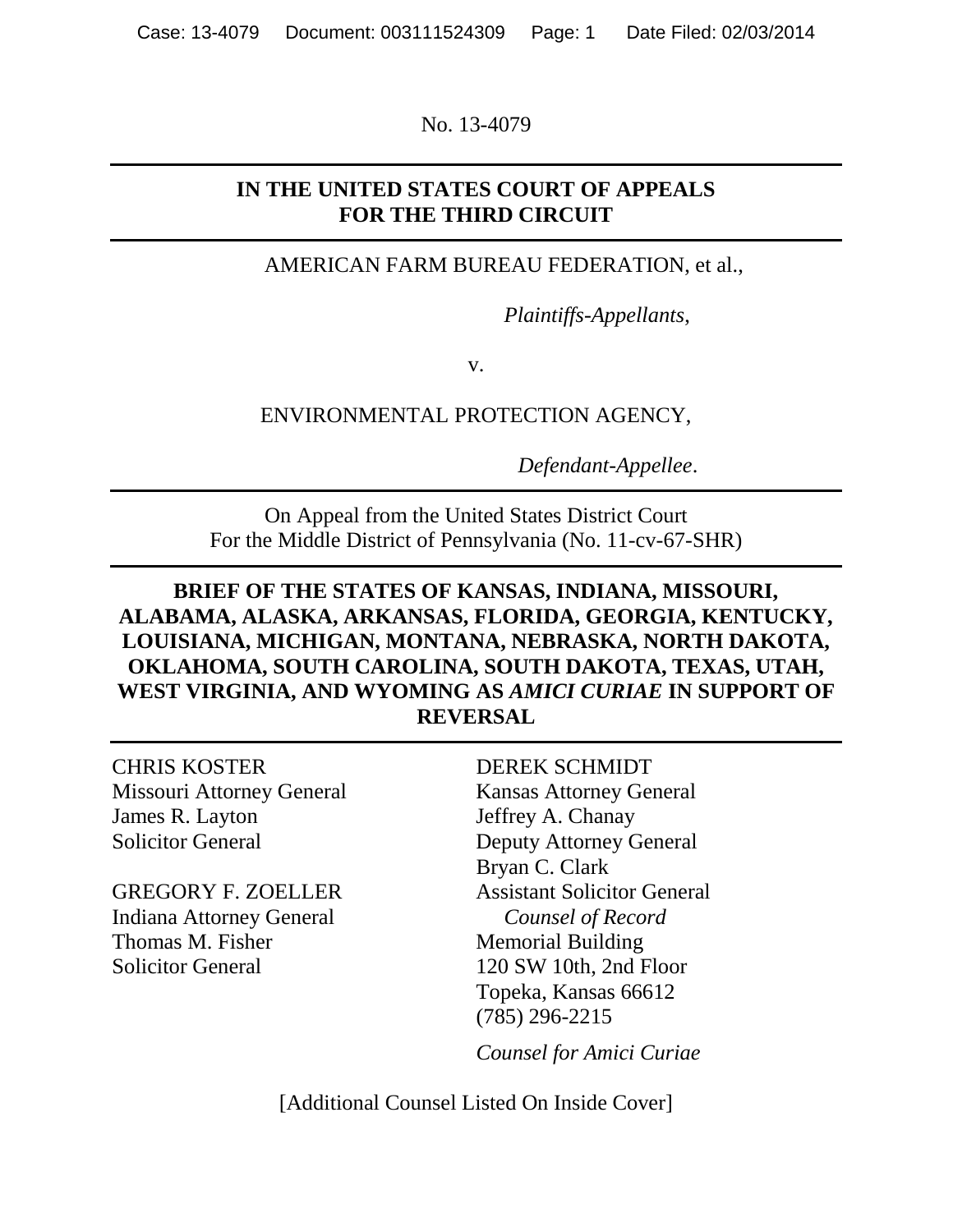#### **ADDITIONAL COUNSEL**

**LUTHER STRANGE**, Attorney General of Alabama **MICHAEL C. GERAGHTY**, Attorney General of Alaska **DUSTIN M. MCDANIEL**, Attorney General of Arkansas **PAMELA JO BONDI**, Attorney General of Florida **SAMUEL S. OLENS**, Attorney General of Georgia **JACK CONWAY**, Attorney General of Kentucky **JAMES D. "BUDDY" CALDWELL**, Attorney General of Louisiana **BILL SCHUETTE**, Attorney General of Michigan **TIMOTHY C. FOX**, Attorney General of Montana **JON BRUNING**, Attorney General of Nebraska **WAYNE STENEHJEM**, Attorney General of North Dakota **E. SCOTT PRUITT**, Attorney General of Oklahoma **ALAN WILSON**, Attorney General of South Carolina **MARTY J. JACKLEY**, Attorney General of South Dakota **GREGG ABBOTT**, Attorney General of Texas **SEAN D. REYES**, Attorney General of Utah **PATRICK MORRISEY**, Attorney General of West Virginia **PETER K. MICHAEL**, Attorney General of Wyoming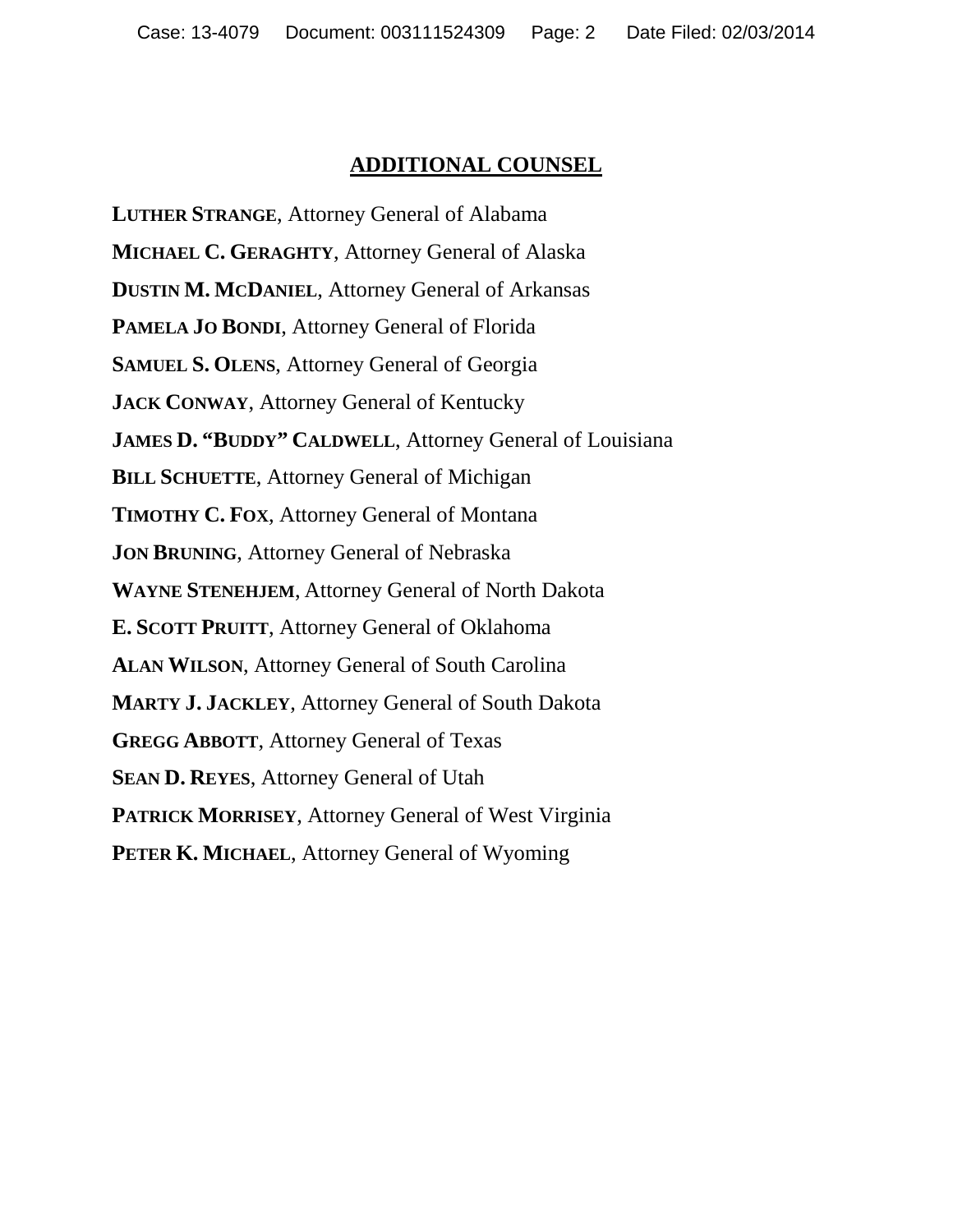# **TABLE OF CONTENTS**

| I.  | <b>Congress Enacted The Clean Water Act As A Cooperative State-</b>                                                                               |
|-----|---------------------------------------------------------------------------------------------------------------------------------------------------|
| II. | The CWA Unambiguously Limits EPA's TMDL Authority To<br><b>Setting "The Total Maximum Daily Load" For Certain Pollutants</b>                      |
| Ш.  | Even If The CWA Is Ambiguous As To EPA's TMDL Authority,<br>EPA's Interpretation Of The CWA Exceeds Any Permissible                               |
|     | The Chesapeake Bay TMDL Violates The Text,<br>A.                                                                                                  |
|     | EPA's Overreach In The Chesapeake Bay TMDL<br><b>B.</b><br>Infringes States' Traditional Rights The CWA                                           |
|     | The Chesapeake Bay TMDL Is Not Just An<br>C.<br>"Informational Tool" And No State Acquiescence<br>Can Give EPA Authority The CWA Has Withheld. 21 |
| IV. | The Court Should Reject EPA's Assertion Of Broad TMDL<br><b>Authority Because It Raises Serious Tenth Amendment Concerns22</b>                    |
| V.  | The Court Should Reject EPA's Assertion Of Broad TMDL<br><b>Authority Because It Requires A Clear Statement From Congress,</b><br>.28             |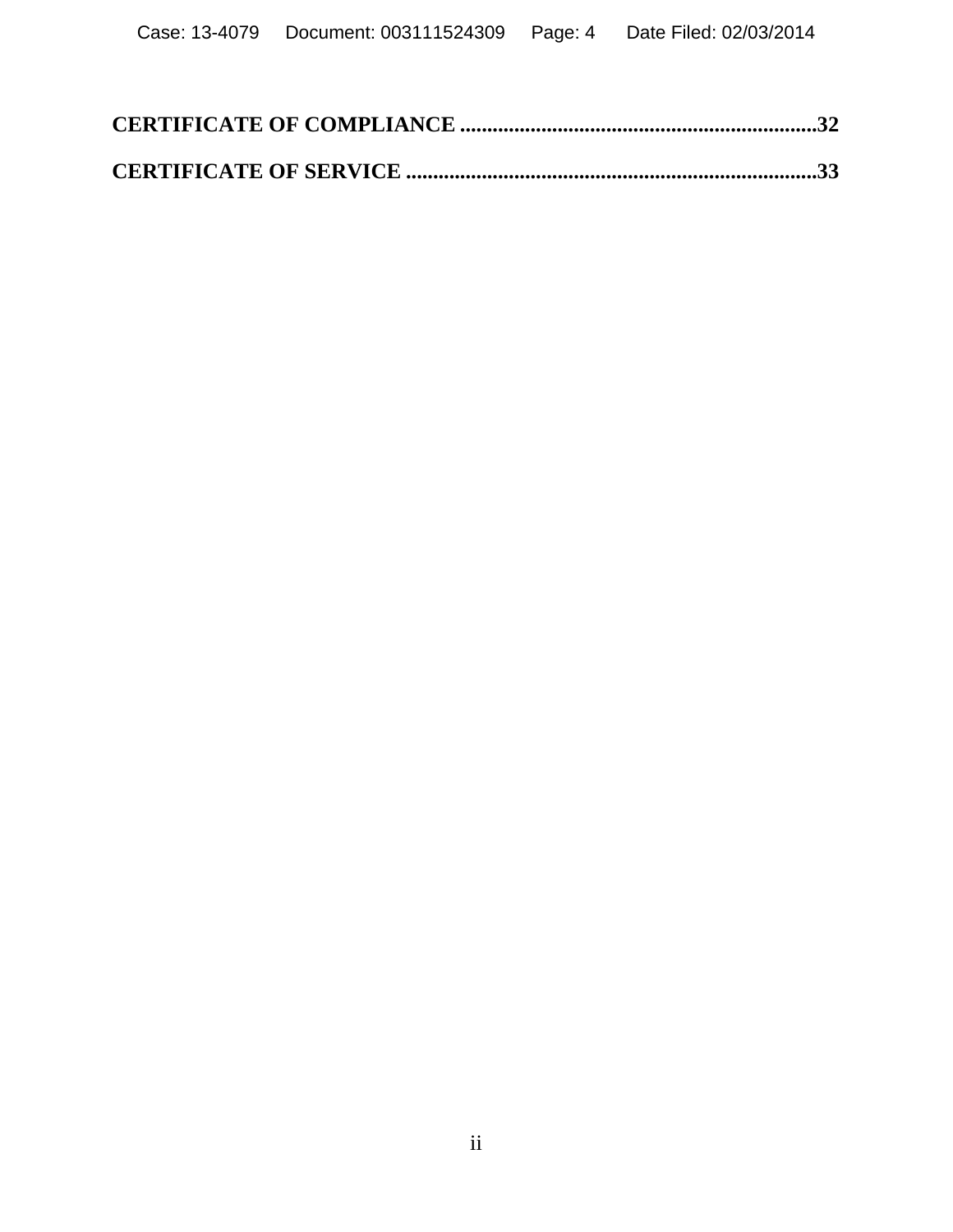## **TABLE OF AUTHORITIES**

# **Page(s)**

## **CASES**

| Anacostia Riverkeeper, Inc. v. Jackson,                                      |
|------------------------------------------------------------------------------|
|                                                                              |
| Atascadero State Hosp. v. Scanlon,                                           |
|                                                                              |
| Chevron, U.S.A., Inc. v. Natural Res. Def. Council, Inc.,                    |
|                                                                              |
| Defenders of Wildlife v. Envtl. Protection Agency,                           |
|                                                                              |
| Dioxin/Organochlorine Ctr. v. Clarke,                                        |
|                                                                              |
| Edward J. DeBartolo Corp. v. Fla. Gulf Coast Bldg. & Constr. Trades Council, |
|                                                                              |
| Fed. Energy Regulatory Comm'n v. Mississippi,                                |
|                                                                              |
| Friends of the Earth, Inc. v. Envtl. Protection Agency,                      |
|                                                                              |
| Gregory v. Ashcroft,                                                         |
|                                                                              |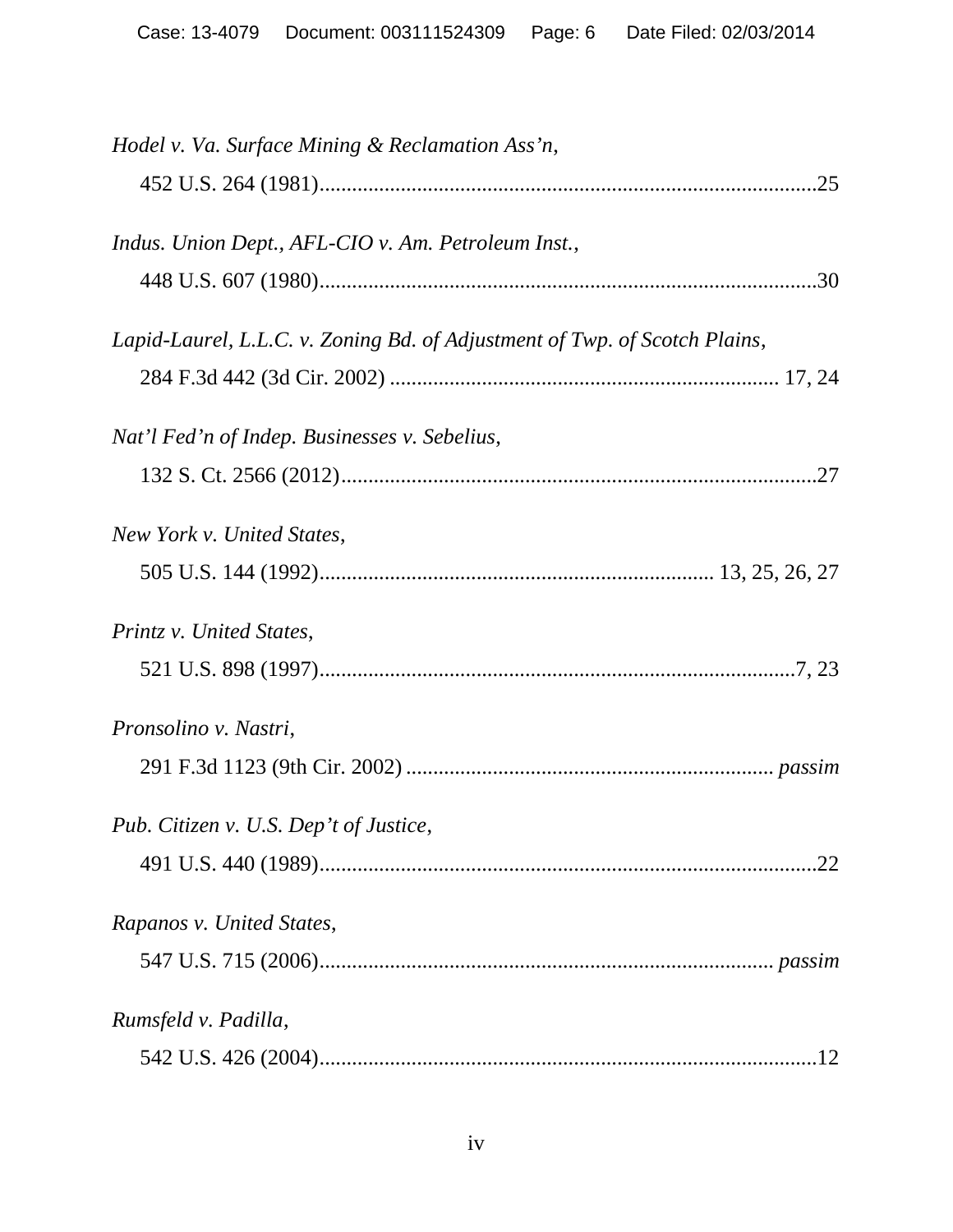| Sierra Club v. Meiburg,                                              |
|----------------------------------------------------------------------|
|                                                                      |
|                                                                      |
| Solid Waste Agency of N. Cook Cnty. v. U.S. Army Corps of Engineers, |
|                                                                      |
| South Dakota v. Dole,                                                |
|                                                                      |
| <b>CONSTITUTIONAL PROVISIONS</b>                                     |
|                                                                      |
|                                                                      |
| <b>STATUTES</b>                                                      |
|                                                                      |
|                                                                      |
|                                                                      |
|                                                                      |
|                                                                      |
|                                                                      |
|                                                                      |
|                                                                      |
|                                                                      |
| <b>REGULATIONS</b>                                                   |
|                                                                      |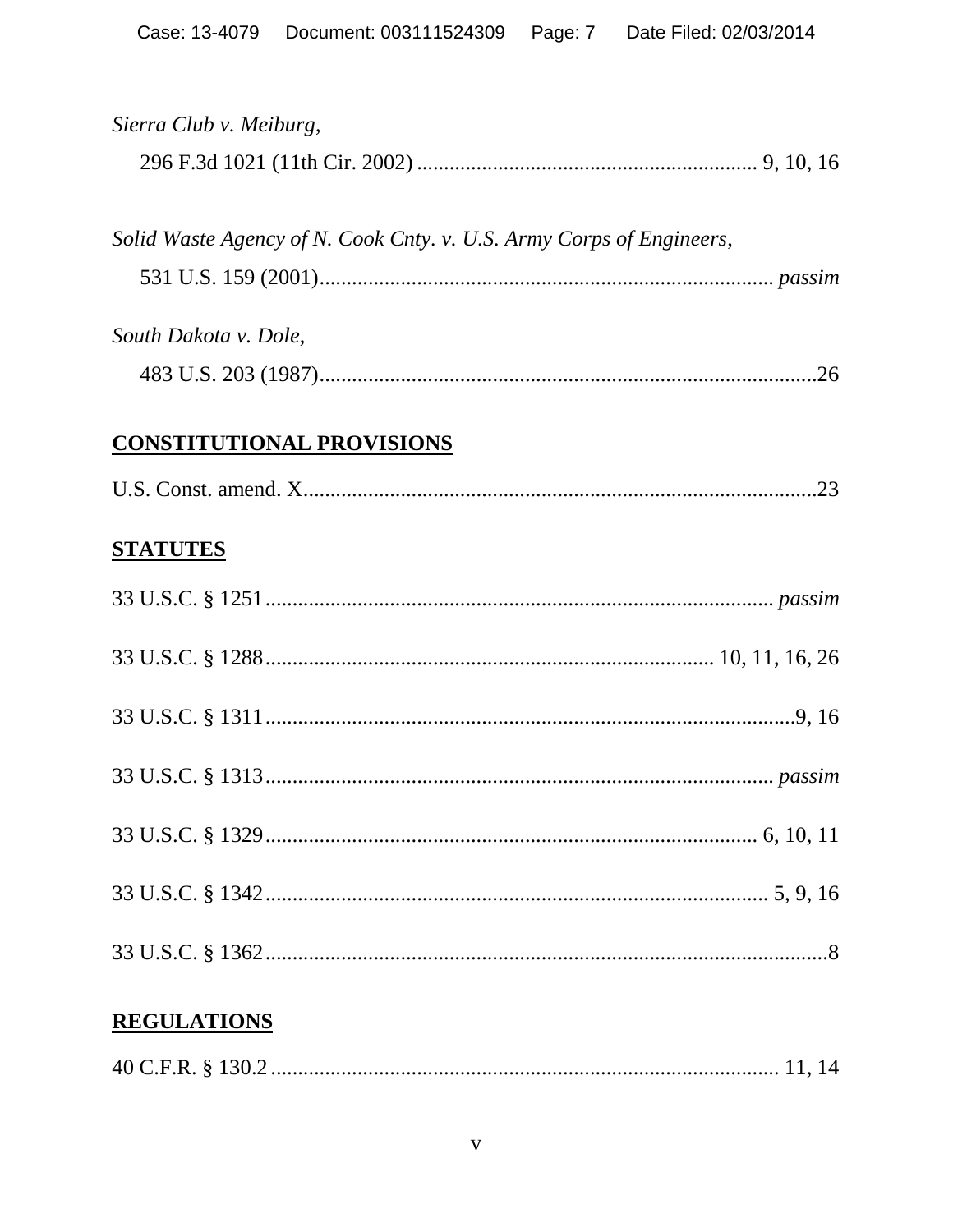## **OTHER AUTHORITIES**

| Chesapeake Bay Watershed Blue Ribbon Finance Panel, Saving a National           |
|---------------------------------------------------------------------------------|
| <i>Treasure: Financing the Cleanup of the Chesapeake Bay, at 8 (Oct. 2004),</i> |
| <i>available at</i>                                                             |
| http://www.chesapeakebay.net/content/publications/cbp_12881.pdf (last           |
|                                                                                 |
| Federal Water Pollution Control Act Amendments, Pub. L. No. 92-50016            |
| Mississippi-Atchafalaya River Basin (MARB), Mississippi River Gulf of           |
| Mexico Watershed Nutrient Task Force,                                           |
| http://water.epa.gov/type/watersheds/named/msbasin/marb.cfm20                   |
|                                                                                 |
| Terry J. Satterlee, et al., Nutrients in the Heartland: Regulatory & Legal      |
| Issues Surrounding the Mighty Mississippi, Natural Resources &                  |
| Environment, Vol. 27, No. 4, Spring 2013, <i>available at</i>                   |
| http://www.shb.com/newsevents/2013/NutrientsintheHeartland.pdf20                |
|                                                                                 |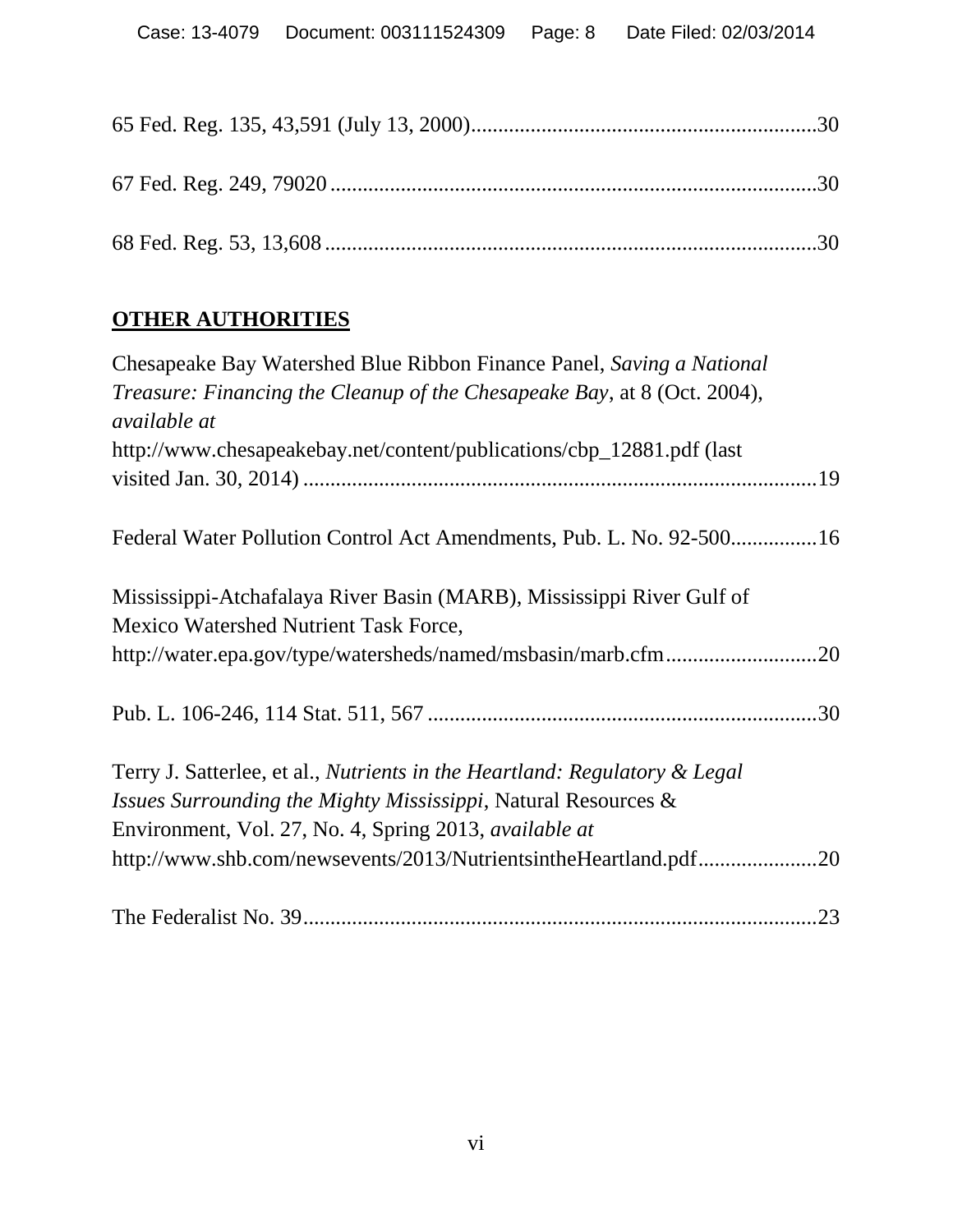#### **IDENTITY AND INTEREST OF** *AMICI CURIAE*

The District Court's decision approving the Chesapeake Bay Total Maximum Daily Load for Nitrogen, Phosphorous, and Sediment (TMDL) defies the limits of the Clean Water Act and strips States of their traditional right to make the land-use decisions necessary to comply with federal water quality standards. Instead of setting the aggregate amount of certain pollutants allowed in impaired waters, the Environmental Protection Agency (EPA) used the Chesapeake Bay TMDL to micromanage sources of pollution that by tradition—and by statute have been beyond EPA's reach. As a result, this case has far-reaching implications for States across the country. If this TMDL is left to stand, other watersheds, including the Mississippi River Basin (which spans 31 States from Canada to the Gulf Coast), could be next.

*Amici curiae* are a geographically diverse group of 21 States—Kansas, Indiana, Missouri, Alabama, Alaska, Arkansas, Florida, Georgia, Kentucky, Louisiana, Michigan, Montana, Nebraska, North Dakota, Oklahoma, South Carolina, South Dakota, Texas, Utah, West Virginia, and Wyoming—with a common interest in protecting their quintessential State prerogatives.<sup>1</sup> Amici States have a strong interest in preserving and protecting their natural resources and longheld right to manage the lands within their boundaries. *Amici* States submit this

 $<sup>1</sup>$  Fed. R. App. P 29(a) authorizes States to "file an amicus-curiae brief without the</sup> consent of the parties or leave of court."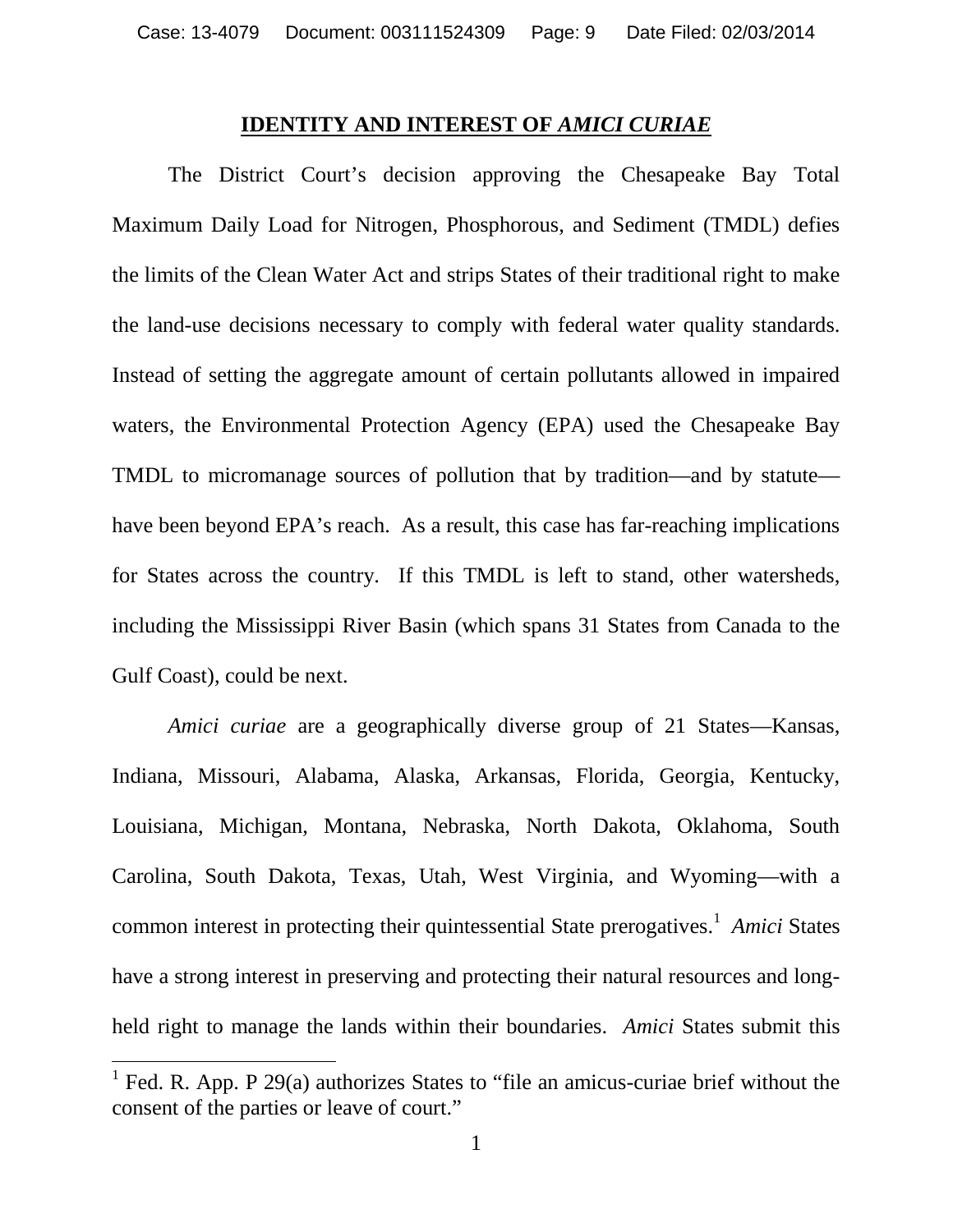brief to emphasize the importance of maintaining their role in regulating land-use within their borders, and to highlight the practical and constitutional consequences of EPA's expansive interpretation of its authority. *Amici* States agree that the TMDL should be invalidated because it exceeds EPA's authority, disregards the CWA's framework of cooperative federalism, and raises serious Tenth Amendment concerns.

#### **SUMMARY OF ARGUMENT**

The Chesapeake Bay TMDL is the culmination of EPA's decade-long attempt to control exactly how States achieve federal water quality requirements under the CWA, and marks the beginning of the end of meaningful State participation in water pollution regulation. The CWA does not give EPA this power. In fact, it expressly protects States from this kind of federal government intrusion by adopting a general policy of cooperative federalism and specific statutory limitations on EPA authority. EPA's untenable interpretation of its authority under the CWA has unlawfully usurped States' traditional authority over land-use management decisions. Its actions have profound consequences for every State and cannot be squared with the CWA.

In EPA's view, the Chesapeake Bay TMDL does not encroach on States' traditional authority because TMDLs are simply "informational tools" and because this TMDL was developed with the States' cooperation. Although TMDLs have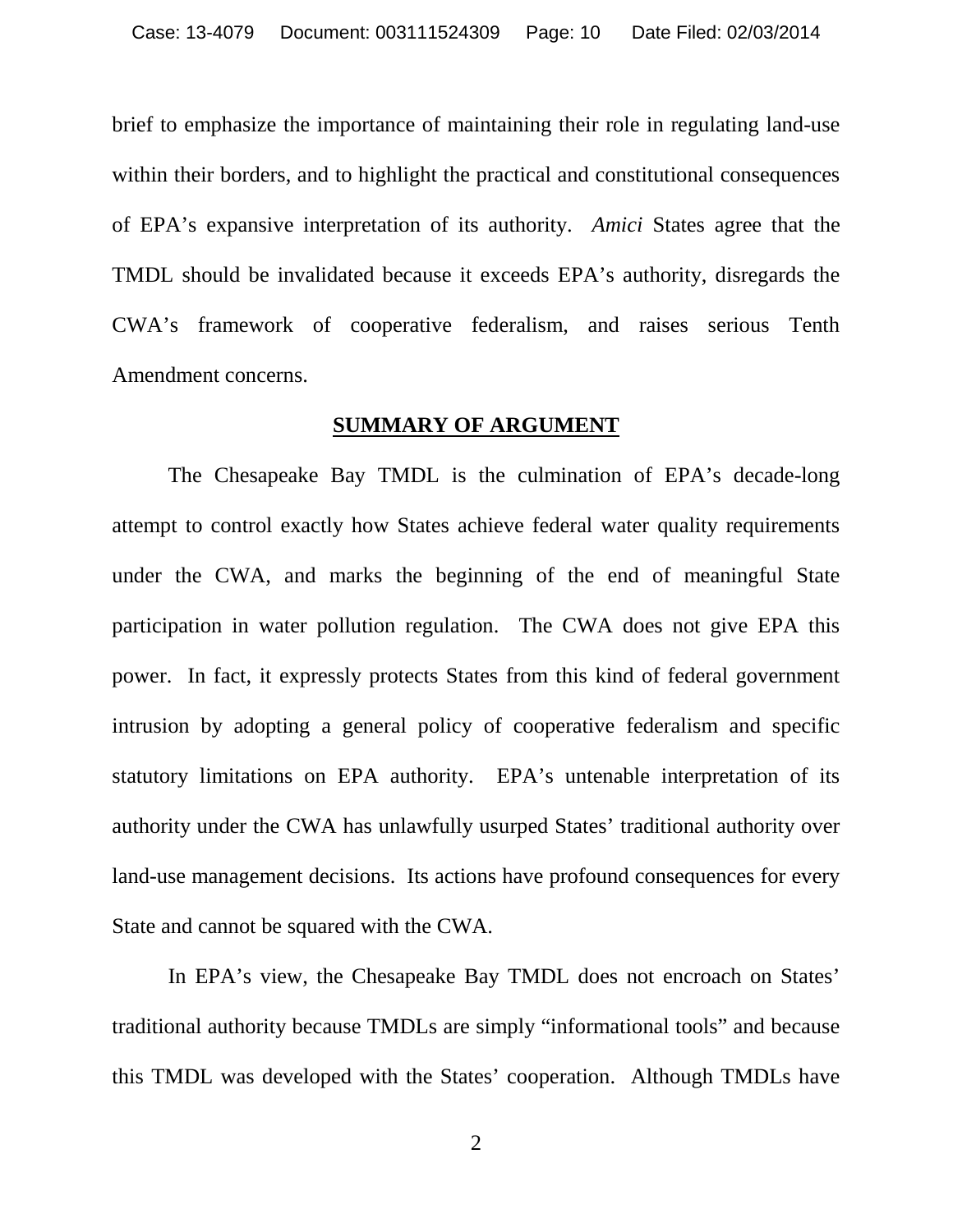traditionally been used as informational tools, this TMDL is different—it goes beyond providing regulators with information about aggregate pollution levels required to maintain water quality standards and imposes specific allocations for specific sources of pollution. These specific allocations, which EPA enforces through arbitrary timelines, "reasonable assurance" requirements, and coercive "backstop" measures, strip States of their traditional right to decide how to achieve federal water quality requirements. To say that the Chesapeake Bay States voluntarily surrendered their traditional authority to regulate water pollution and land use dramatically understates EPA's coercive tactics in developing the TMDL. It also misses the point—the CWA does not authorize EPA to develop the type of TMDL it did, and no acquiescence by any State can give it the authority it lacks.

EPA makes little effort to square the Chesapeake Bay TMDL, which includes *sub*total allocations for specific *sources* of pollution, with the CWA, which authorizes EPA to establish "the *total* maximum daily load" for certain *pollutants* in impaired waters. This language is unambiguous; it does not authorize this TMDL. What makes this TMDL particularly offensive to the CWA and to States' rights is EPA's attempt to regulate sources of pollution that it has no authority to regulate under the CWA. EPA can create incentives for States to control nonpoint sources, but it cannot mandate how States choose to do so.

3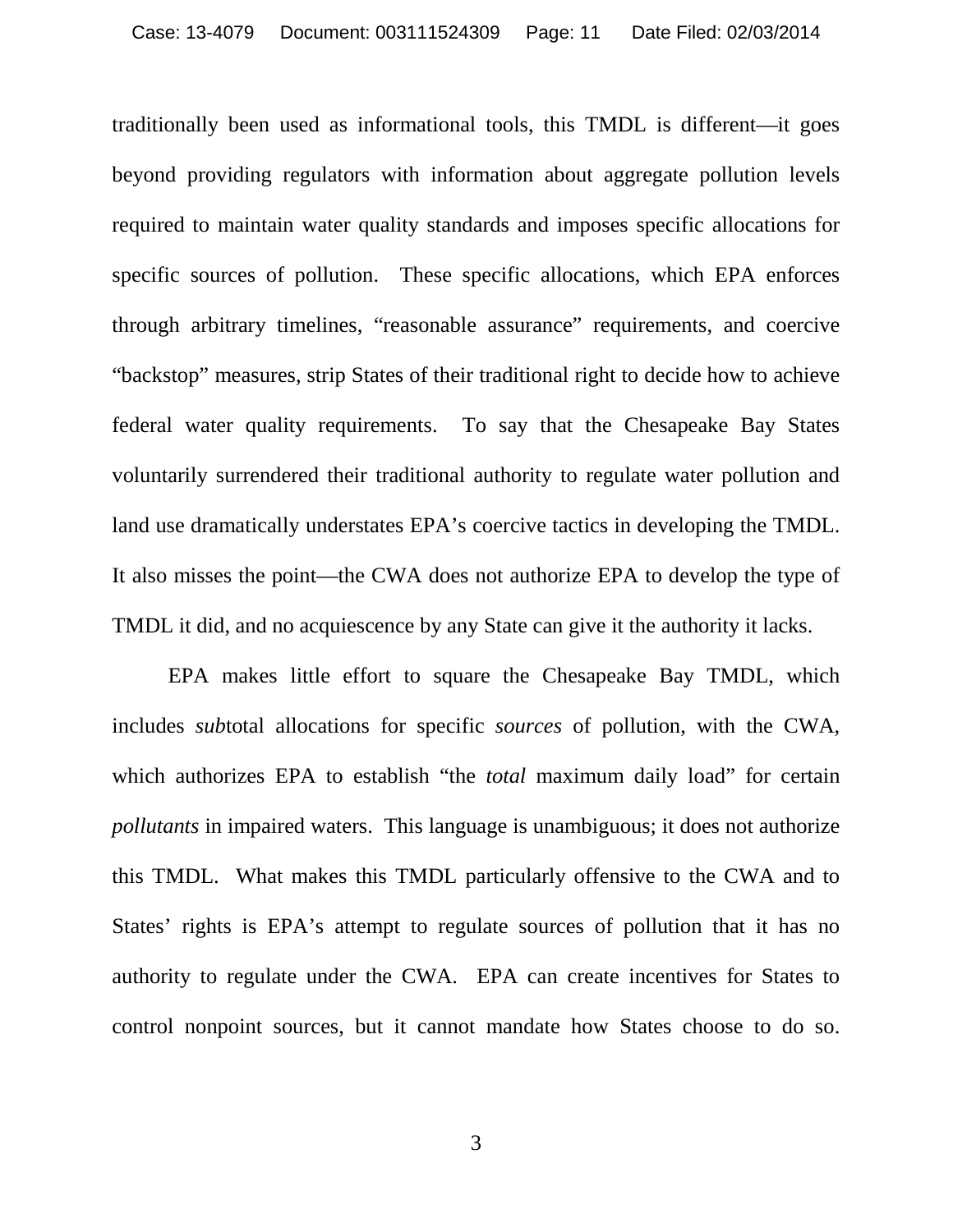Moreover, it regulates "upstream" States whose borders do not even reach the Chesapeake Bay. Such regulation is beyond EPA's authority.

To justify its actions, EPA primarily points to its own regulations. But of course EPA cannot give itself authority by regulation that Congress has not given it by statute. Even if the CWA's TMDL requirement is ambiguous, EPA's expansive interpretation of its authority is contrary to the Act's cooperative federalism framework and exceeds any permissible construction of the statute. The Chesapeake Bay TMDL should be invalidated because it exceeds EPA's authority under the CWA.

Moreover, any ambiguity in the statute dooms EPA's position because its encroachment onto traditional State authority requires clear and manifest authorization from Congress. The TMDL's detailed allocations, backed by threats of deeper and more direct intrusion on State land-use regulation, invade quintessential State prerogatives and coerce States to regulate according to EPA's instructions. To avoid the difficult constitutional issues EPA's action raises, the Court should adopt *Amici* States' straightforward interpretation of the TMDL statute and invalidate the Chesapeake Bay TMDL.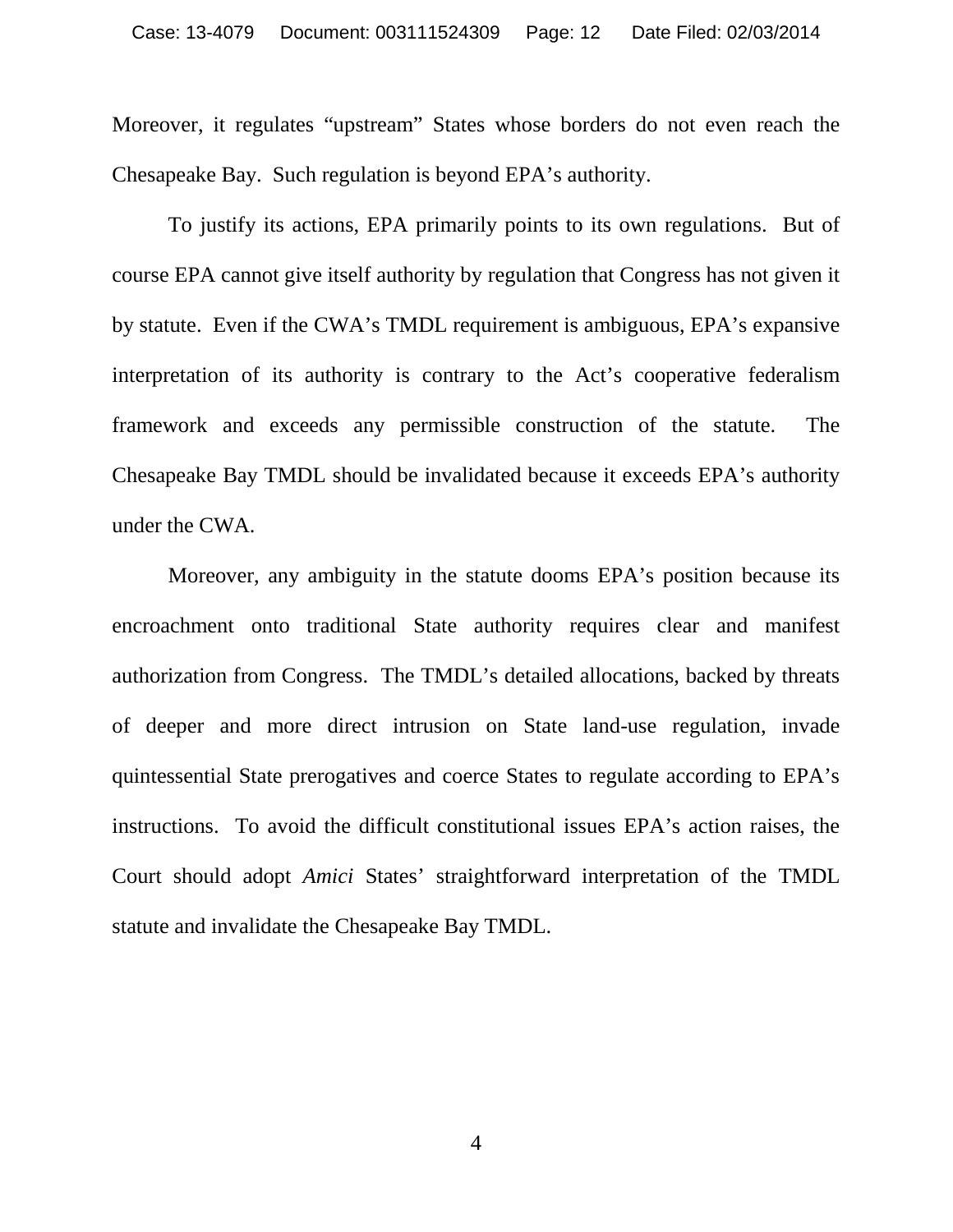#### **ARGUMENT**

### **I. Congress Enacted The Clean Water Act As A Cooperative State-Federal Program, Preserving State Prerogatives.**

Congress, conscious of the delicate balance between state and federal interests involved in regulating water pollution, structured the CWA on a framework of cooperative federalism. It gave the federal government, through EPA, substantial but circumscribed authority to set and achieve water quality standards through cooperation with States. For example, the CWA first requires States to set water quality standards, list impaired waters, and establish TMDLs. *See generally* 33 U.S.C. § 1313. But if EPA determines that a State's action (or inaction) is inconsistent with the Act, it can step in and set its own standards, including establishing "the *total* maximum daily load" for certain pollutants in impaired waters. *See generally id.*

Congress also recognized the risk of federal encroachment onto traditional State prerogatives like local land-use management. It guarded against such invasions by choosing its words carefully: Congress gave EPA ultimate control over water pollution permits for discrete sources of pollution ("point sources") like a pipe that discharges pollutants, *see* 33 U.S.C. § 1342, and created grants for developing implementation plans that limit all other sources of pollution ("nonpoint sources") like sediment runoff from agricultural fields, construction or other earth-moving activities, or natural background sources of pollution, *see id.*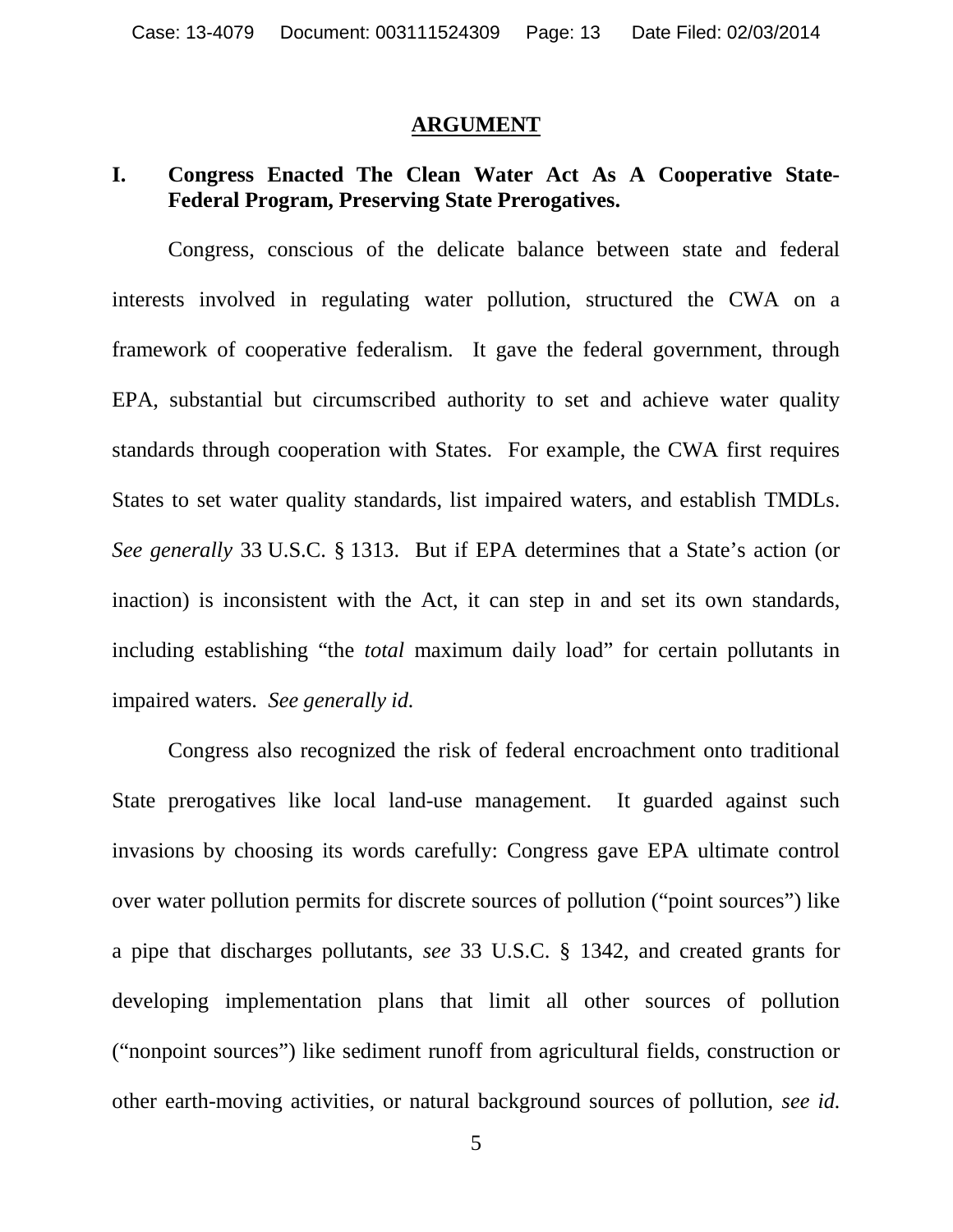§ 1329(h). But Congress withheld from EPA authority to regulate nonpoint sources. *See generally id.* § 1313. It also withheld authority to dictate or trump States' implementation plans. *See id.* § 1313(e). The text draws clear boundaries: EPA can set "the *total* maximum daily load" if a State's TMDL is inadequate, but the State gets to decide how to achieve it. Although EPA can use point-source permit programs to influence States' decisions, it has no similar authority to regulate nonpoint sources.

Perhaps recognizing EPA's willingness to push the limits of its authority, *cf. Rapanos v. United States*, 547 U.S. 715, 738 (2006) (plurality opinion), Congress further safeguarded States' rights by expressly stating its "policy . . . to recognize, preserve, and protect the primary responsibilities and rights of the States to prevent, reduce, and eliminate pollution, [and] to plan the development and use . . . of land and water resources." 33 U.S.C. § 1251(b). In light of this policy, Congress intentionally left regulation of nonpoint sources and implementation plans to States for good reason: regulation of nonpoint sources falls squarely within States' traditional authority to regulate land-use within their borders. Under the CWA, States—which are far more attuned to local needs than EPA—retain exclusive authority to manage local resources to control nonpoint sources and implement water quality standards.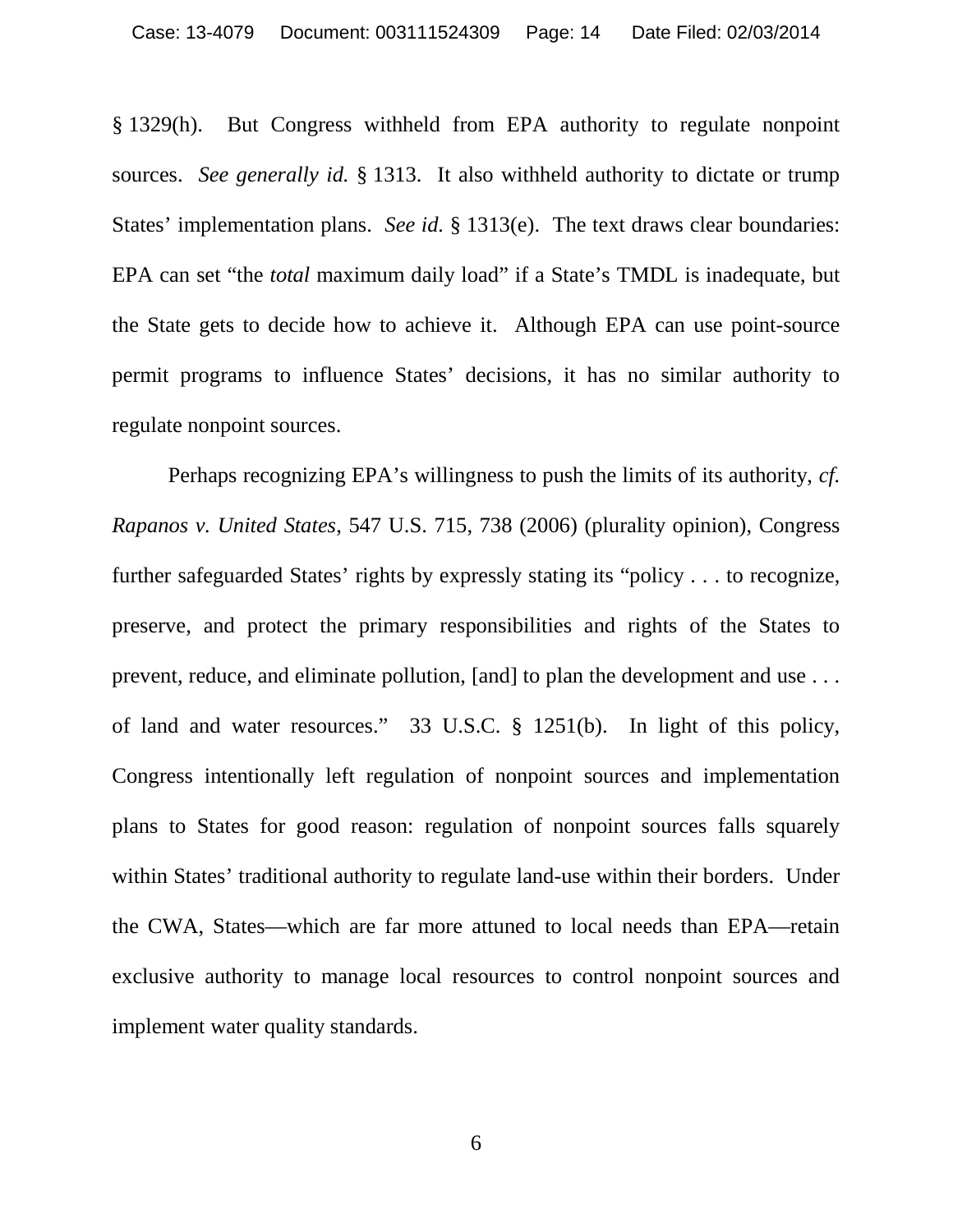The Chesapeake Bay TMDL, which invades States' traditional control over land-use management, violates both the express terms of the CWA and Congress's intent to preserve the very state rights EPA has trampled. But the District Court ignored the text of the CWA and gave short shrift to its policy of preserving States' rights. Instead, the District Court framed the question as whether the "level of detail" in the TMDL "unlawfully crosses the line into TMDL implementation," which the CWA leaves to States. Joint Appendix ("JA") 57-58. Without the text or congressional policy as guides, the District Court sat as a policymaker and drew the line where it saw fit. This approach is unprincipled and not enforceable. *See Printz v. United States*, 521 U.S. 898, 927 (1997) (plurality) (doubting that the Court will be able to police the line "between 'policymaking' and mere 'implementation'"). And it leads to confounding results, allowing the District Court to find that what Congress expressly withheld from EPA with one hand (*i.e.*, authority to regulate nonpoint sources), it surreptitiously granted EPA with the other.

As explained more fully below, the Chesapeake Bay TMDL exceeds EPA's authority and raises serious constitutional concerns.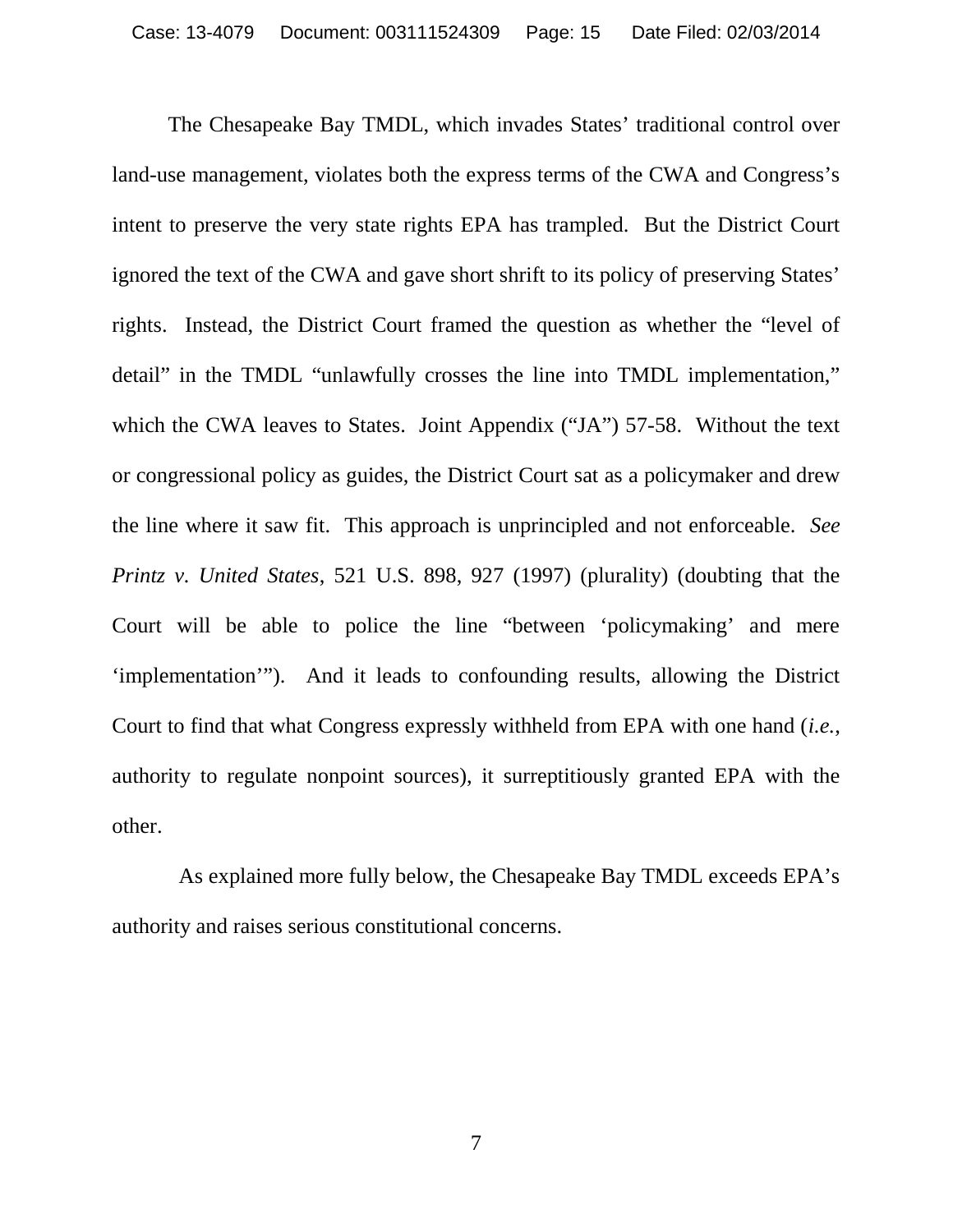### **II. The CWA Unambiguously Limits EPA's TMDL Authority To Setting "The** *Total* **Maximum Daily Load" For Certain Pollutants In Impaired Waters.**

The first step in deciding whether the Chesapeake Bay TMDL exceeds EPA's authority is to determine "whether Congress has directly spoken to the precise question at issue." *Chevron, U.S.A., Inc. v. Natural Res. Def. Council, Inc.*, 467 U.S. 837, 842 (1984). If Congress's "intent . . . is clear, that is the end of the matter; for the court, as well as the agency, must give effect to the unambiguously expressed intent of Congress." *Id.* at 842-43. The District Court did not squarely address the plain language of the CWA. *See* JA 50-52. This in itself was error. The CWA unambiguously limits EPA's TMDL authority to setting a single aggregate load amount for certain pollutants in impaired waters. *See* 33 U.S.C. § 1313(d). The Chesapeake Bay TMDL, which consists of hundreds of nonpoint source pollutant allocations and hundreds more point source allocations far exceeds EPA's limited authority.

The CWA's framework for addressing water pollution clarifies the proper and properly limited role of a TMDL. The CWA starts by targeting sources of pollution, which it breaks down into two categories: point sources and nonpoint sources. Point sources are "any discernible, confined and discrete conveyance[s] . . . from which pollutants are or may be discharged," such as a pipe or tunnel. 33 U.S.C. § 1362(14). Nonpoint sources include "non-discrete sources" such as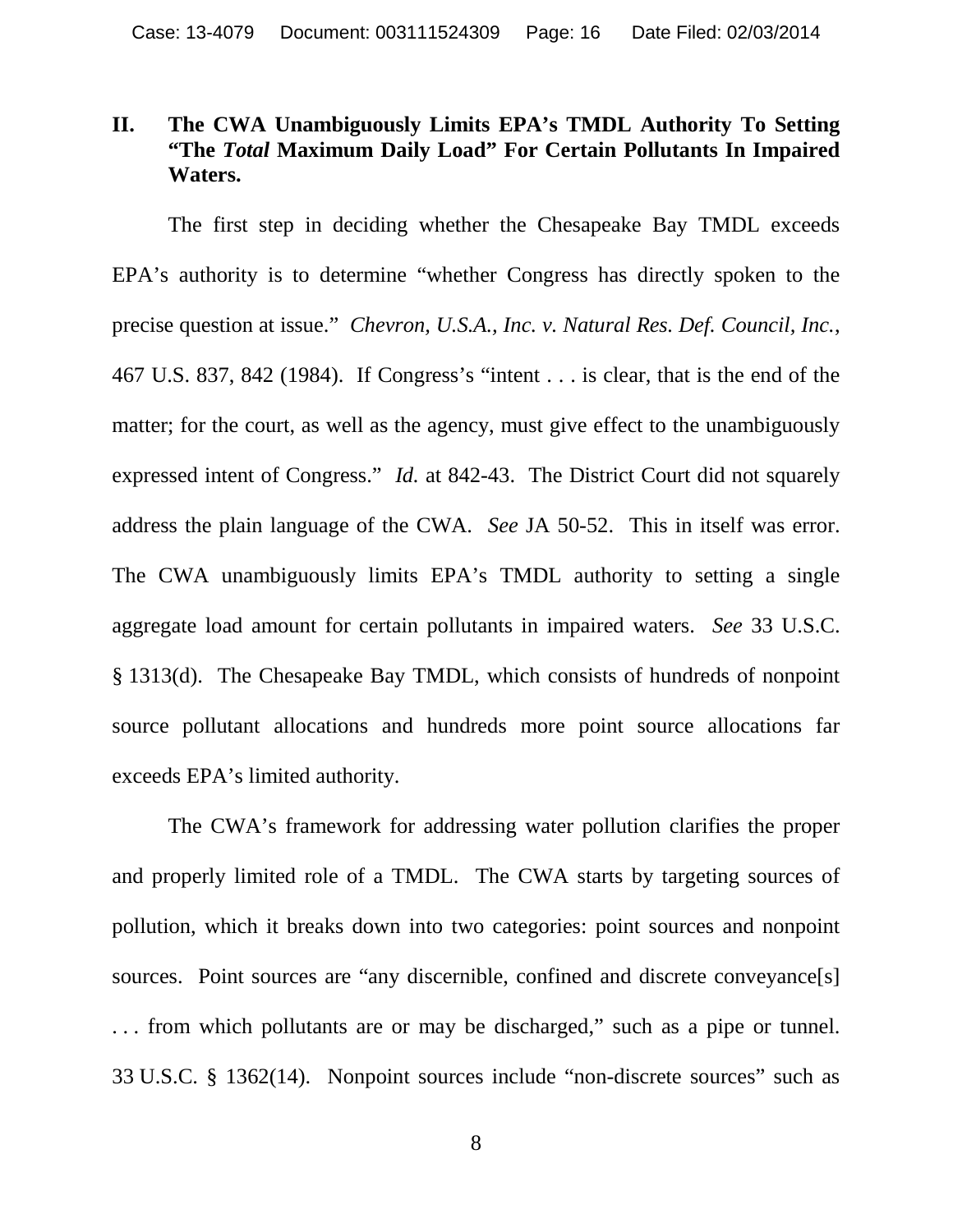"sediment run-off" from agriculture, timber harvesting, construction, and erosion. *Defenders of Wildlife v. Envtl. Protection Agency*, 415 F.3d 1121, 1124 (10th Cir. 2005); *Pronsolino v. Nastri*, 291 F.3d 1123, 1126 (9th Cir. 2002); *see also* 33 U.S.C. § 1329(h).

Through the National Pollutant Discharge Elimination System (NPDES), EPA has ultimate authority for regulating pollution from point sources. *See* 33 U.S.C. §§ 1311(a), 1342. NPDES is a CWA permit program that requires individual entities responsible for covered point sources to receive permits to discharge pollutants from those sources. *See id.*; *Sierra Club v. Meiburg*, 296 F.3d 1021, 1024 (11th Cir. 2002); *Anacostia Riverkeeper, Inc. v. Jackson*, 798 F. Supp. 2d 210, 214 (D.D.C. 2011). EPA often delegates administration of the NPDES program to the States, *Meiburg*, 296 F.3d at 1024 n.2, but EPA has the final word on approving or disapproving permits, 33 U.S.C. § 1342(d)(2).

Unlike point source pollutants, the CWA reserves to States exclusive authority to regulate nonpoint sources. *See Meiburg*, 296 F.3d at 1021; *Pronsolino*, 291 F.3d at 1128. In part because many nonpoint sources involve land-use activities—which States have traditionally overseen—the CWA addresses those sources through non-regulatory, incentive-based programs designed to promote practicable control measures to minimize nonpoint source pollution. For example, the CWA creates grant programs to encourage States to create "nonpoint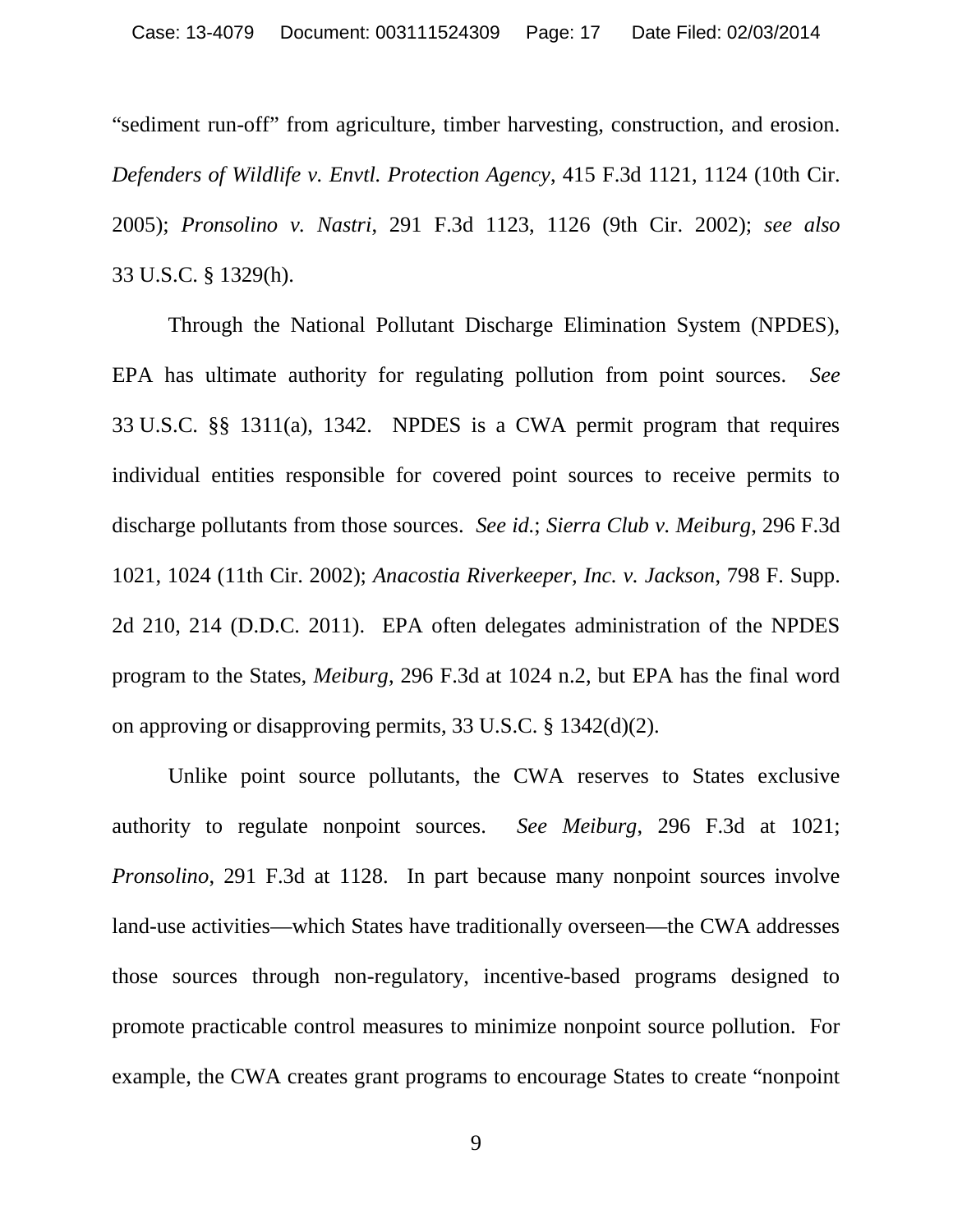source management programs" that "reduce, to the maximum extent practicable, the level of pollution resulting from" nonpoint sources, 33 U.S.C. § 1329(a)(1)(C), (g), and "areawide waste treatment management plans" for "appropriate" areas, 33 U.S.C. § 1288(a)(2), (f). Importantly, *States* are solely responsible for these programs.

In addition to these programs, the CWA created a water quality program designed to address both point and nonpoint sources. *See generally* 33 U.S.C. § 1313. Under the water quality program, States must set water quality standards, list impaired waters, and calculate TMDLs for waters within their boundaries. 33 U.S.C. § 1313(a)-(d). At each of these steps, EPA has a "backstop" role: if EPA finds a State's determination is inconsistent with the CWA, EPA may disapprove the State determination and override it by establishing its own water quality standard, list of impaired waters, and TMDL. *Id.* § 1313(a)(3)(C), (c)(3), (d)(2). But that is where EPA's involvement ends; only States have authority to turn the aspirations of a TMDL into an effective plan for achieving water quality standards. *Meiburg*, 296 F.3d at 1031 (noting the CWA "puts the responsibility for implementation of TMDLs on the states"); *Pronsolino*, 291 F.3d at 1128 (stating "the CWA leaves to the states the responsibility of developing plans to achieve water quality standards"); *see also Defenders of Wildlife* 415 F.3d at 1124 ("Unlike point source pollution, EPA lacks the authority to control non-point source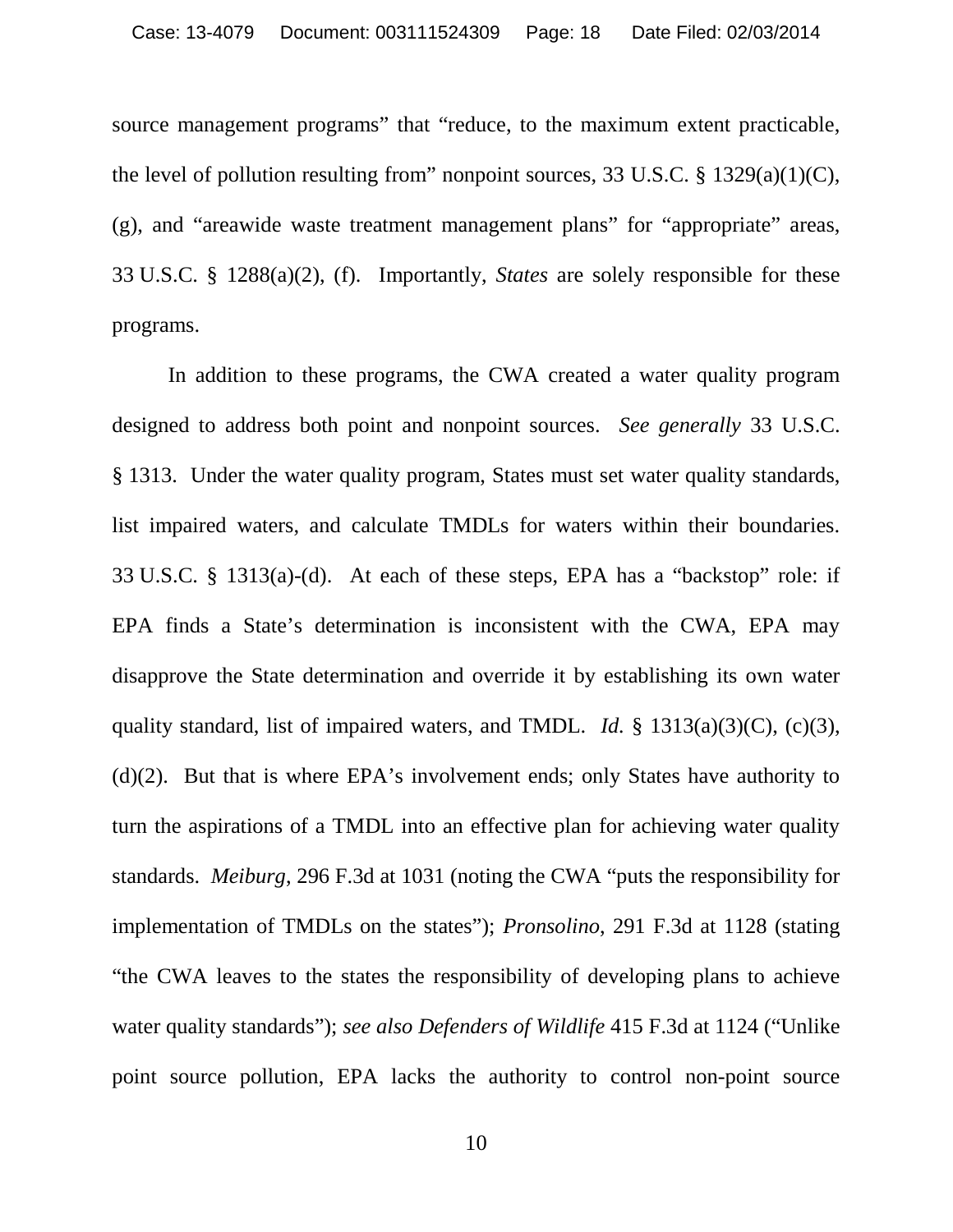discharges through a permitting process."). EPA may attempt to influence States' implementation plans through grants, *see* 33 U.S.C. §§ 1288(f), 1329(g), but that is all. It cannot micromanage States' regulation of nonpoint sources. And it has no "backstop" authority to establish its own nonpoint source management plans. *See id.* § 1313(e)(2).

The CWA strikes this balance between state and federal authority to preserve and protect States' rights. *See id.* § 1251(b). The Chesapeake Bay TMDL, however, far exceeds EPA's authority under the CWA and encroaches on authority the Act left to States. Under the CWA, EPA may establish "the *total* maximum daily load" for certain pollutants in impaired waters. 33 U.S.C. § 1313(d)(1)(C) (emphasis added); *see id.* § 1313(d)(2). "Such *load*" must be "established at a *level* necessary to implement . . . water quality standards." *Id.* § 1313(d)(1)(C) (emphasis added). EPA's own regulations define "load" as an "*amount* of matter . . . introduced into a receiving water." 40 C.F.R. § 130.2(e) (emphasis added). So EPA can set at a certain "level," "the total" "load," *i.e.*, "amount," of specified pollutants that an impaired water receives. In other words, a "'TMDL defines the specified maximum amount of a pollutant which can be discharged or "loaded" into the waters at issue *from all combined sources*.'" *Pronsolino*, 291 F.3d at 1127-28 (quoting *Dioxin/Organochlorine Ctr. v. Clarke*, 57 F.3d 1517, 1520 (9th Cir. 1995)) (emphasis added); *see also Anacostia*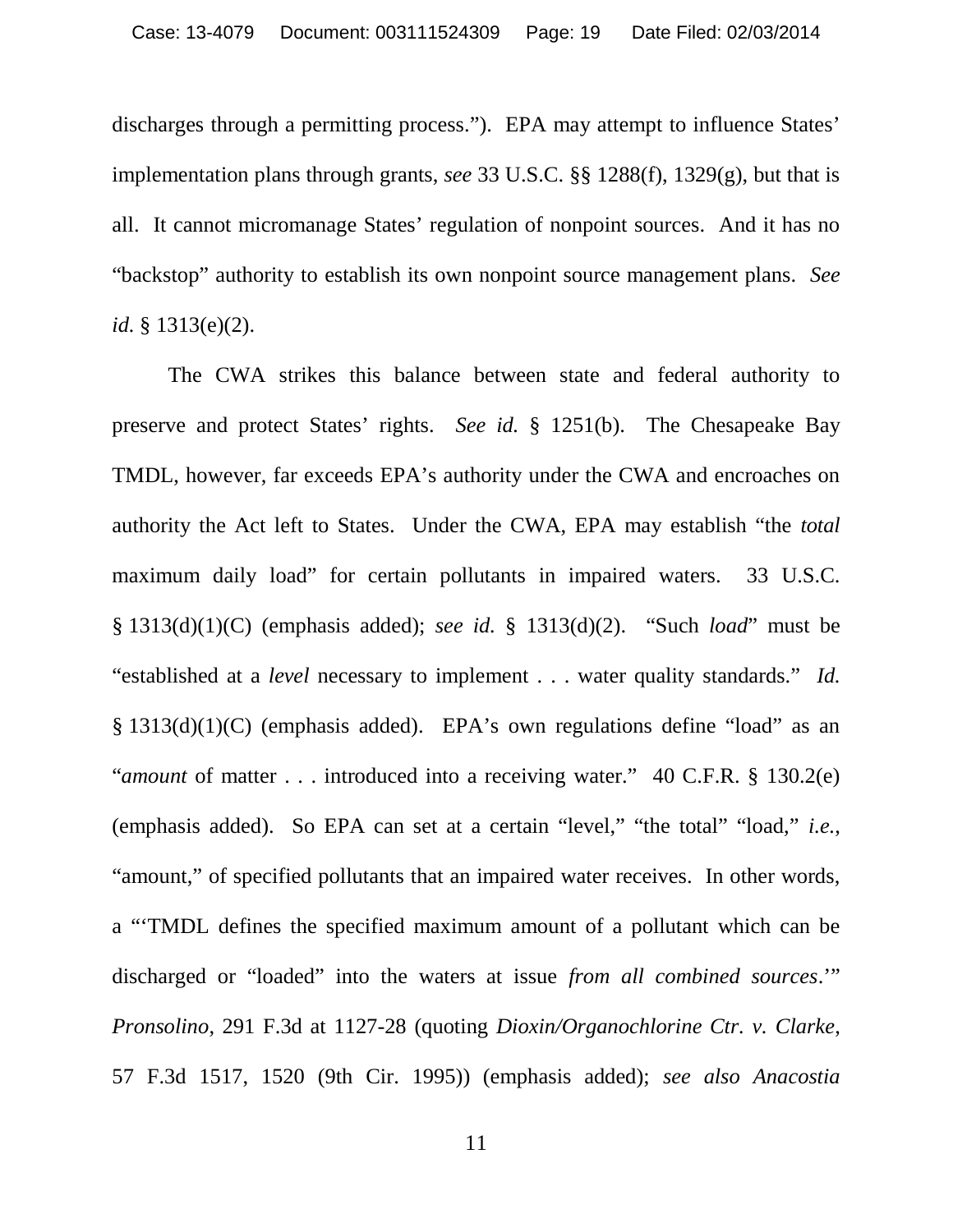*Riverkeeper*, 798 F. Supp. 2d at 213 (citing 33 U.S.C. § 1313(d)(1)(C)) ("TMDLs . . . specify the *absolute amount* of *particular pollutants* the entire water body can take on while still satisfying all water quality standards.") (emphasis added). The use of the definite article "the," *see Rumsfeld v. Padilla*, 542 U.S. 426, 434 (2004); *Rapanos*, 547 U.S. at 732, and the singular tense of each of the operative terms, confirms this interpretation.

The Chesapeake Bay TMDL goes far beyond specifying the maximum pollutant load from all combined sources. It sets numerous annual and daily allocations for nonpoint source sectors including "agriculture, forest, nontidal atmospheric deposition, onsite septic, and urban" within each watershed State. *See* JA 1597, 1767. EPA reinforced these detailed pollutant allocations by imposing arbitrary timelines for achieving the allocations, requiring reasonable assurance that States will achieve them, and coercing States to enforce the allocations by threatening even more intrusive (and equally unlawful) "backstop" measures. *See, e.g.*, JA 1355-57 (requiring "reasonable assurances"); JA 1396-97 (threatening to reclassify animal feeding operations from unregulated nonpoint sources to regulated point sources). EPA's "tortured argument" that the terms "total," "load," and "level"—all in the singular form—must mean something other than a single aggregate limit on particular pollutants for impaired waters is as meritless as its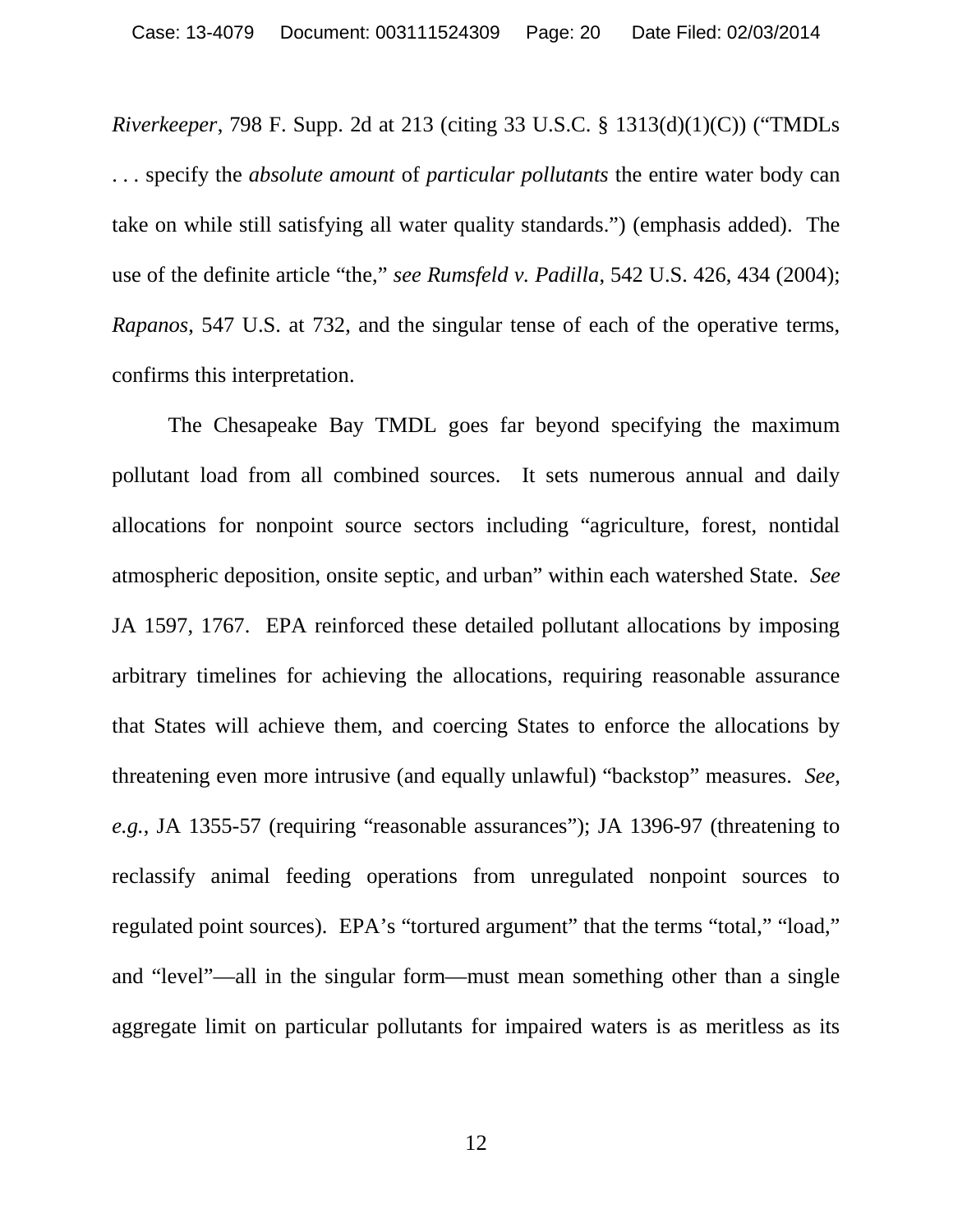failed argument that the term "'daily' means something other than daily." *Friends of the Earth, Inc. v. Envtl. Protection Agency*, 446 F.3d 140, 146 (D.C. Cir. 2006).

EPA's purported authority to regulate "upstream" States, that is, States whose borders do not reach the Chesapeake Bay, even more egregiously defies the CWA's unambiguous language. The CWA provides that "[e]ach State shall establish . . . the total maximum daily load," 33 U.S.C.  $\S$  1313(d)(1)(C), for impaired "waters *within its boundaries*," *id.* § 1313(d)(1)(A) (emphasis added). If EPA disapproves a State's identification of impaired waters and establishment of the TMDL, it may step in and "identify such waters *in such State* and establish *such loads* for *such waters* as he determines necessary to implement the [applicable] water quality standards," which the State must then incorporate into its planning process. *Id.* § 1313(d)(2) (emphasis added). EPA has no authority to impose a TMDL on a State for waters not within its boundaries. Yet here, EPA has imposed the Chesapeake Bay TMDL on three States—New York, Pennsylvania, and West Virginia—whose boundaries do not reach the Chesapeake Bay.

To reach upstream States, EPA relied on a novel interpretation of its regulations that define "wasteload allocation" and "load allocation" for purposes of setting the TMDL. EPA regulations define "wasteload allocation (WLA)" as "[t]he portion of a receiving water's loading capacity that is allocated to one of its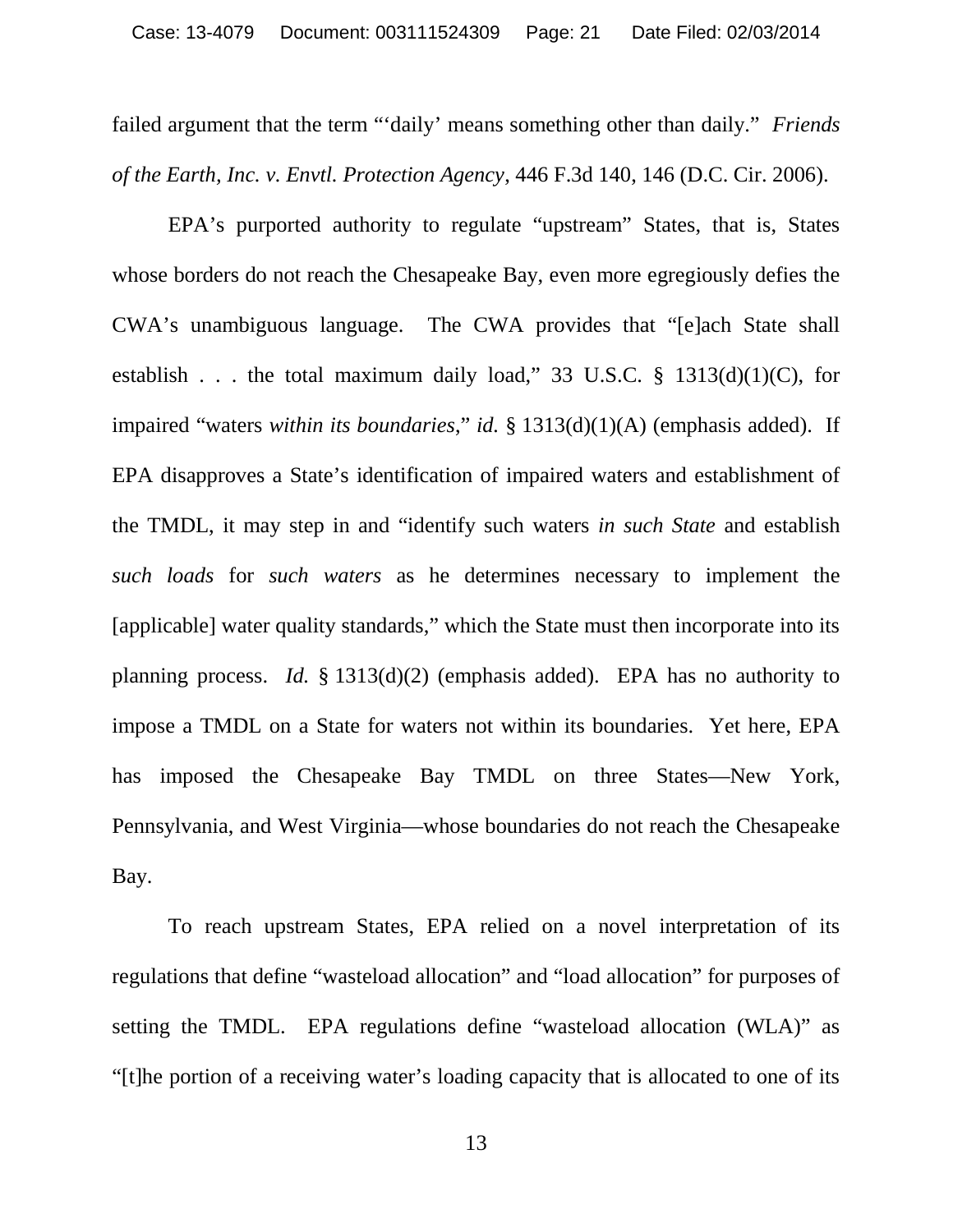existing or future point sources of pollution." 40 C.F.R. § 130.2(h). They define "load allocation (LA)" as "[t]he portion of a receiving water's loading capacity that is attributed either to one of its existing or future nonpoint sources of pollution or to natural background sources." *Id.* § 130.2(g). EPA argued, and the District Court agreed, that the references to "its" point and nonpoint sources give EPA authority to regulate *all* watershed sources—both tidal and upstream. JA 75-78. The unambiguous language in Section 1313(d), which limits TMDLs to waters within a State's boundaries, squarely precludes this interpretation.

The Chesapeake Bay TMDL violates the unambiguous phrase, "the *total* maximum daily load," and should be invalidated.

### **III. Even If The CWA Is Ambiguous As To EPA's TMDL Authority, EPA's Interpretation Of The CWA Exceeds Any Permissible Construction Of The Statute.**

Even if there is some ambiguity in the CWA with regard to EPA's authority to establish the Chesapeake Bay TMDL, EPA's ability to exploit that ambiguity is limited to "a permissible construction of the statute." *Chevron*, 467 U.S. at 843. By interpreting "the *total* maximum daily load," 33 U.S.C. § 1313(d)(1)(C), (d)(2) (emphasis added), to mean countless subtotal maximum loads, EPA has gone too far. Indeed, EPA has "stretched the term[s] . . . beyond parody," *Rapanos*, 547 U.S. at 734 (plurality). It also has defied the stated policy of Congress to preserve States' rights in the CWA.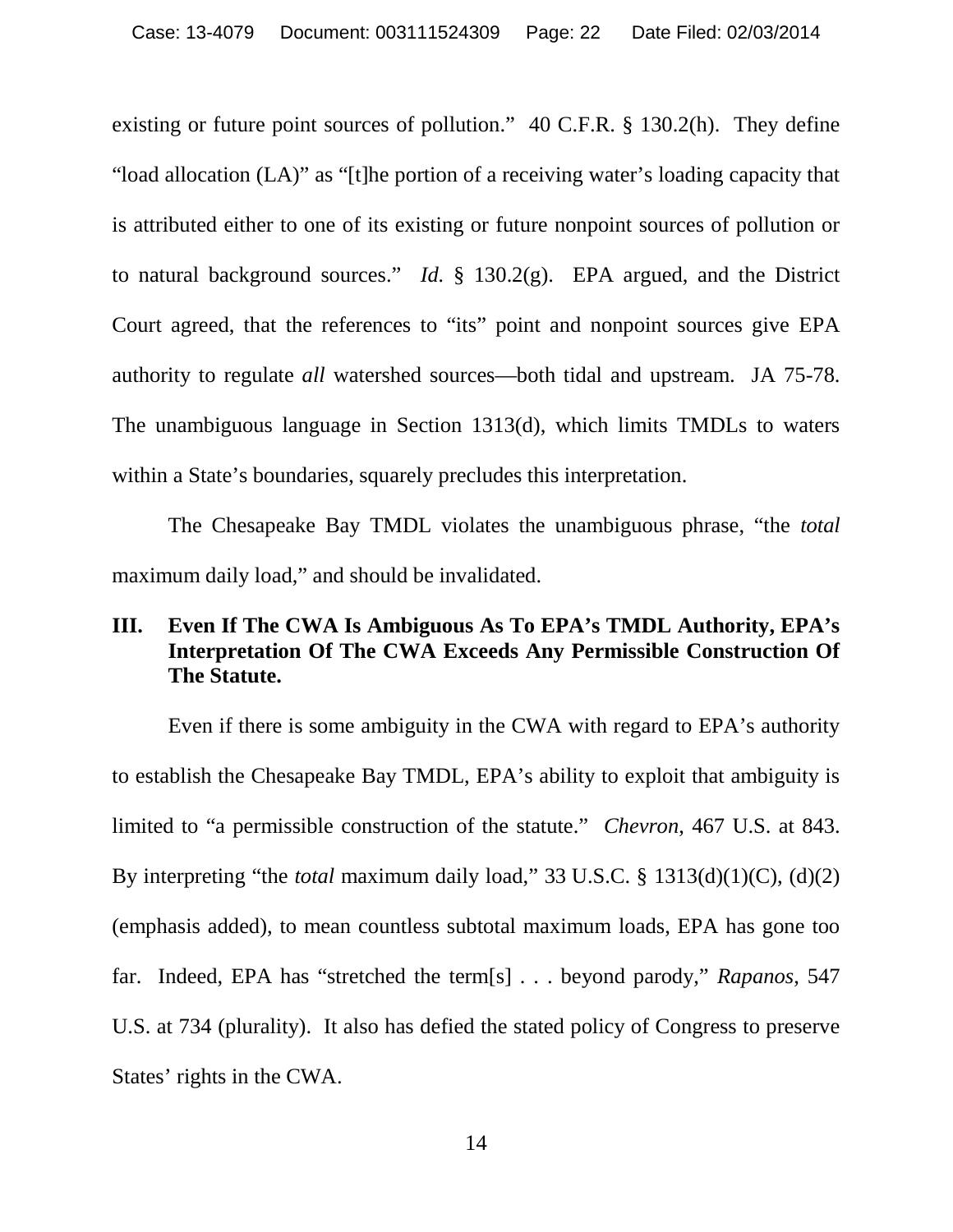#### **A. The Chesapeake Bay TMDL Violates The Text, Policy, And Structure Of The CWA.**

The District Court's approval of the Chesapeake Bay TMDL violates the text, policy, and structure of the CWA. As discussed above, the statutory requirement of establishing "the *total* maximum daily load" simply cannot bear the expansive meaning EPA has given it. This is not a situation where EPA has filled a gap in a statute with a plausible interpretation of it. Rather EPA has tried to rewrite the statute to give itself authority that Congress withheld. It argues that authority to set "the *total* maximum daily load" for certain pollutants in impaired waters actually confers authority to set *hundreds* or *thousands* of *sub*-total load*s* attributable to specific *sources*. *See EPA's Memorandum In Support Of EPA's Cross-Motion For Summary Judgment* (Dkt. 110) at 14-15; *see also* JA 1767 (setting hundreds of land-based LAs). EPA's interpretation of its TMDL authority cannot be squared with the plain language of the CWA.

The express policy of the CWA to preserve States' authority to establish and implement water quality goals and land use policies confirms that EPA's interpretation of its authority exceeds any permissible construction of the statute. The CWA states:

It is the policy of the Congress to recognize, preserve, and protect the primary responsibilities and rights of States to prevent, reduce, and eliminate pollution, to plan the development and use (including restoration, preservation, and enhancement) of land and water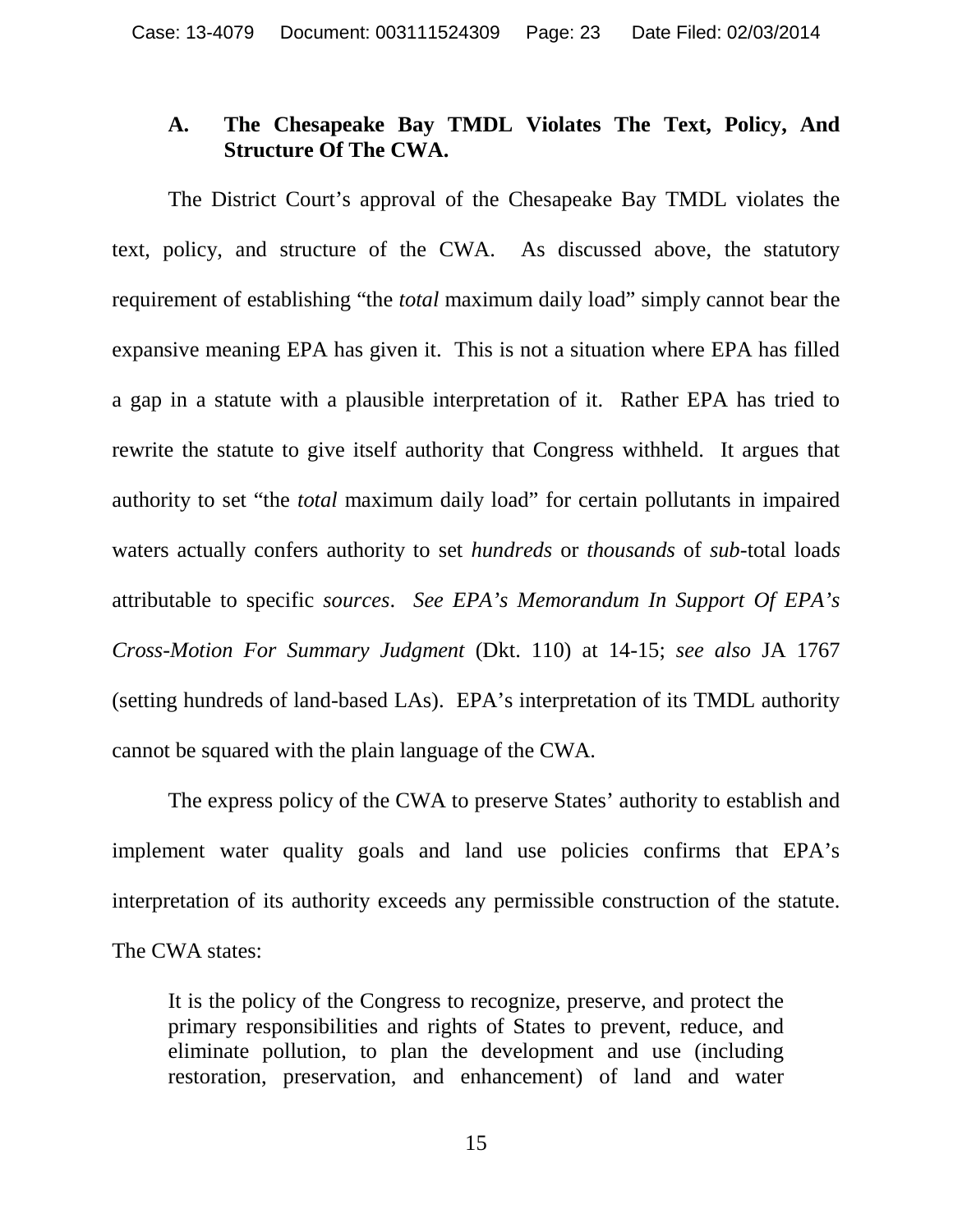resources, and to consult with the Administrator in the exercise of his authority under this chapter.

33 U.S.C. § 1251(b). This policy and the TMDL provisions of the CWA were enacted together in the Federal Water Pollution Control Act Amendments, Pub. L. No. 92-500, §§ 101(b), 303(d)(1)(C), 86 Stat. 816, 816, 848-49 (1972), and they are mutually reinforcing. The TMDL provisions expressly limit EPA's authority to setting "the *total* maximum daily load," 33 U.S.C. § 1313(d)(1)(C), (d)(2) (emphasis added), and leaves to States the authority to achieve the goal, particularly with respect to nonpoint sources, *see Meiburg*, 296 F.3d at 1031; *Pronsolino*, 291 F.3d at 1128; *see also Defenders of Wildlife* 415 F.3d at 1124; *see generally* 33 U.S.C. §§ 1288, 1313. The statement of policy reinforces that Congress purposely circumscribed EPA's authority to "recognize, preserve, and protect the primary responsibilities and rights of States." *Id.* § 1251(b).

The structure of the CWA reflects this policy. While giving EPA ultimate authority to regulate point sources through the NPDES permit program, *id.* §§ 1311(a), 1342, the CWA limits EPA's authority to regulate nonpoint sources leaving to States the power to decide how to manage those sources through Stateled programs, *see Meiburg*, 296 F.3d at 1031; *Pronsolino*, 291 F.3d at 1128. The Chesapeake Bay TMDL all but obliterates the point/nonpoint source distinction by asserting ultimate control over nonpoint sources. The TMDL does this by imposing federal pollutant limits for nonpoint sources, mandating that States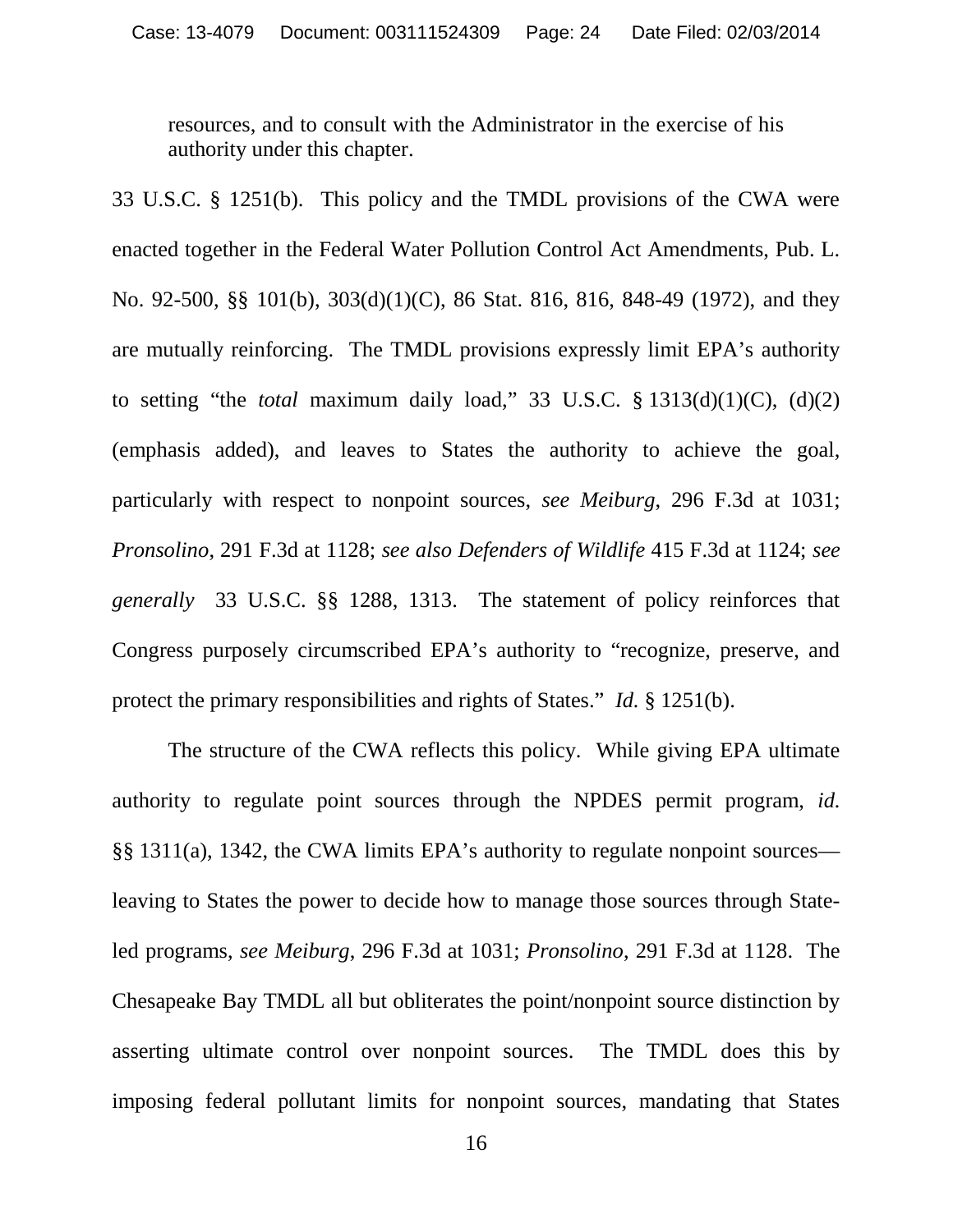achieve those limits, and even setting a federal timeline for the implementation of pollution controls to achieve those limits.

### **B. EPA's Overreach In The Chesapeake Bay TMDL Infringes States' Traditional Rights The CWA Intended To Protect.**

By allocating a specific pollutant load to hundreds of nonpoint sources, EPA has intruded on States' traditional authority to manage nonpoint sources of pollution to achieve federal water quality standards. For example, the Chesapeake Bay TMDL includes nearly 700 allocations for agricultural, forestry, urban, and other nonpoint sources. *See* JA 1597, 1767. These allocations dictate the amount of pollution that each of the Chesapeake Bay's 92 impaired segments can receive from each of the nonpoint sources. *See id.* Such detailed allocations displace the "quintessential state and local power" to determine how best to manage the lands within their borders to comply with federal water quality regulations. *Rapanos*, 547 U.S. at 738 (plurality opinion); *see also Fed. Energy Regulatory Comm'n v. Mississippi*, 456 U.S. 742, 768 n.30 (1982) ("[R]egulation of land use is perhaps the quintessential state activity."); *Lapid-Laurel, L.L.C. v. Zoning Bd. of Adjustment of Twp. of Scotch Plains*, 284 F.3d 442, 451 (3d Cir. 2002) ("[T]he tradition in American law [is] that land use decisions are quintessentially local in nature). By setting allocations for particular types or parcels of land low enough, EPA could require state and local governments to limit or prohibit the use of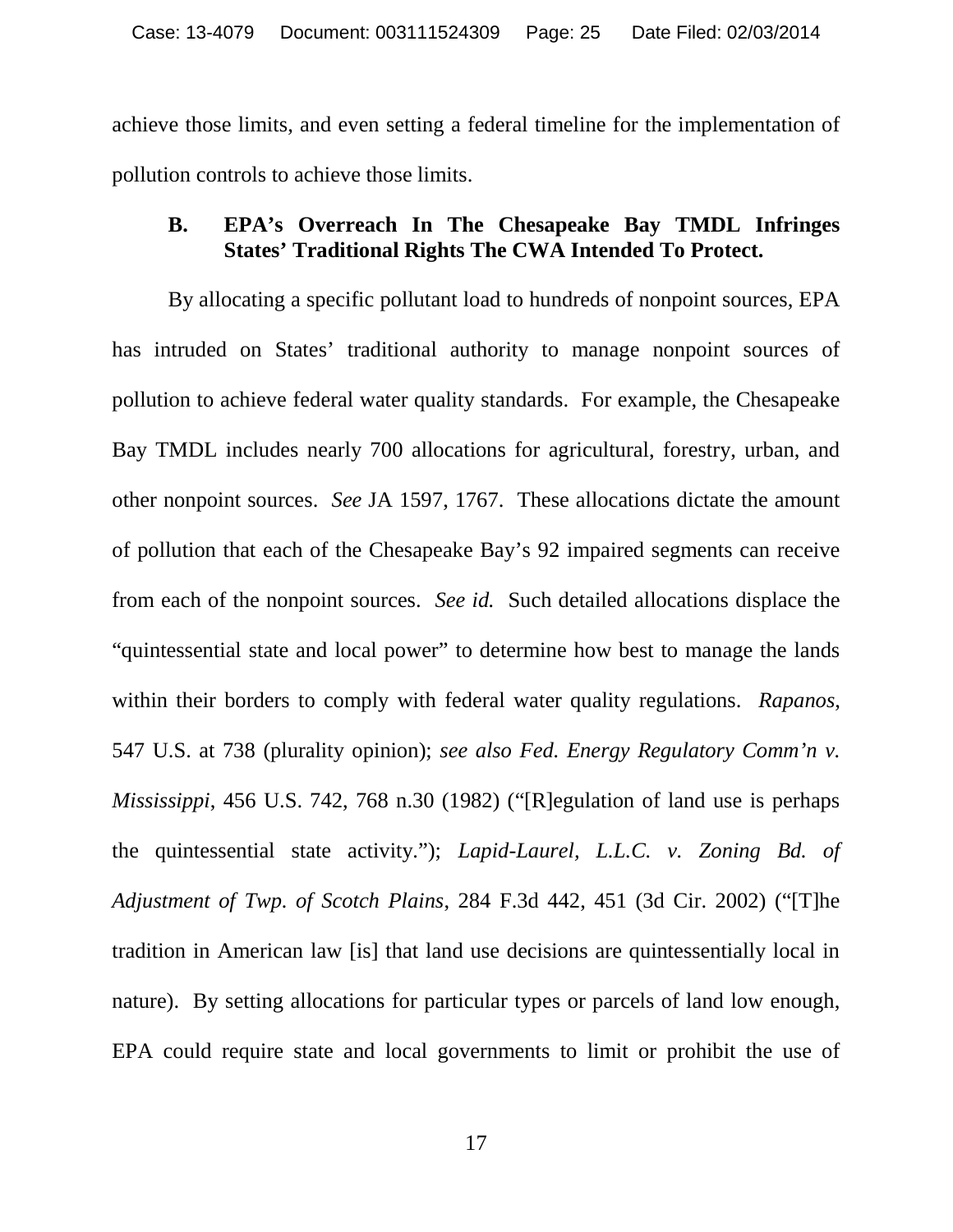fertilizer on agricultural lands, stop production on lands used for agriculture or forestry, halt construction or development, or rezone certain lands altogether.

In *Pronsolino v. Nastri*, the Ninth Circuit indicated that a TMDL would raise federalism concerns if it were to "specify the load of pollutants that may be received from particular parcels of land or describe what measures the state should take to implement the TMDL." 291 F.3d at 1140. The Chesapeake Bay does both: through specific allocations it prescribes the pollutant load certain lands can contribute to the Bay, and through "reasonable assurances," continued planning process requirements, and timelines, it dictates how States must achieve the TMDL.

Although the District Court tried to draw a line between detailed TMDL allocations and TMDL implementation, *see* JA 57-58, there is no enforceable limiting principle that would prevent EPA from imposing even more specific limitations on how specific parcels of land or portions thereof can be used. *Cf.* JA 1366 (threatening more specific allocations for point and nonpoint sources). Thus EPA claims a limitless power to dictate local land-use decisions. The CWA gives EPA no such authority.

In addition to the federalism costs, the Chesapeake Bay TMDL imposes significant economic burdens on the States. The Chesapeake Bay TMDL will cost tens of billions of dollars to implement. *See* Chesapeake Bay Watershed Blue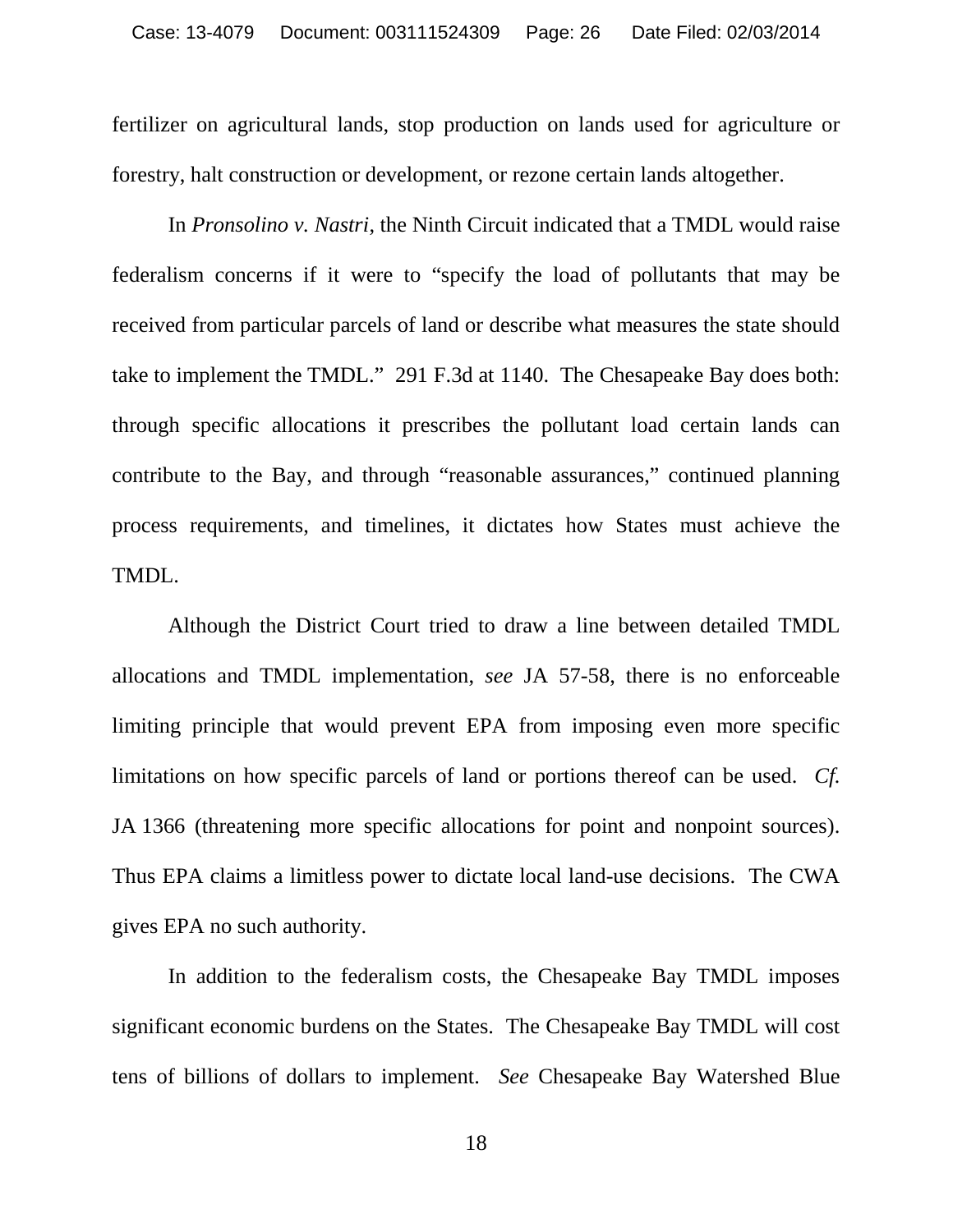Ribbon Finance Panel, *Saving a National Treasure: Financing the Cleanup of the Chesapeake Bay*, at 8 (Oct. 2004), *available at* http://www.chesapeakebay.net/ content/publications/cbp\_12881.pdf (last visited Jan. 30, 2014). Once it is implemented, States will bear the additional financial burden that comes with losing the flexibility to decide how to make the best economic use of their lands and still achieve federal water quality standards. Inherent in any allocation of pollution limits is a delicate balance of local priorities, local benefits, and local burdens. The dynamics of local economies demand that pollution control implementation plans be placed in the hands of State authorities with knowledge of those dynamics, including seasonal adjustments, and a direct interest in responding appropriately. In developing the TMDL, EPA deliberately ignored the economic burden it would have on Chesapeake Bay States. *See* 76 Fed. Reg. 549 (Jan. 5, 2011). But States cannot ignore these very real costs, which underscores the importance of leaving States' traditional authority over land-use regulations intact.

The District Court's approval of the Chesapeake Bay TMDL also opens the door for EPA to dictate land-use management decisions across the country. The Mississippi River Basin, for example, spans 31 States from Canada to the Gulf of Mexico. It is the third-largest drainage basin in the world, which covers more than 1,245,000 square miles—41 percent of the contiguous United States—from New York to Montana. Mississippi-Atchafalaya River Basin (MARB), Mississippi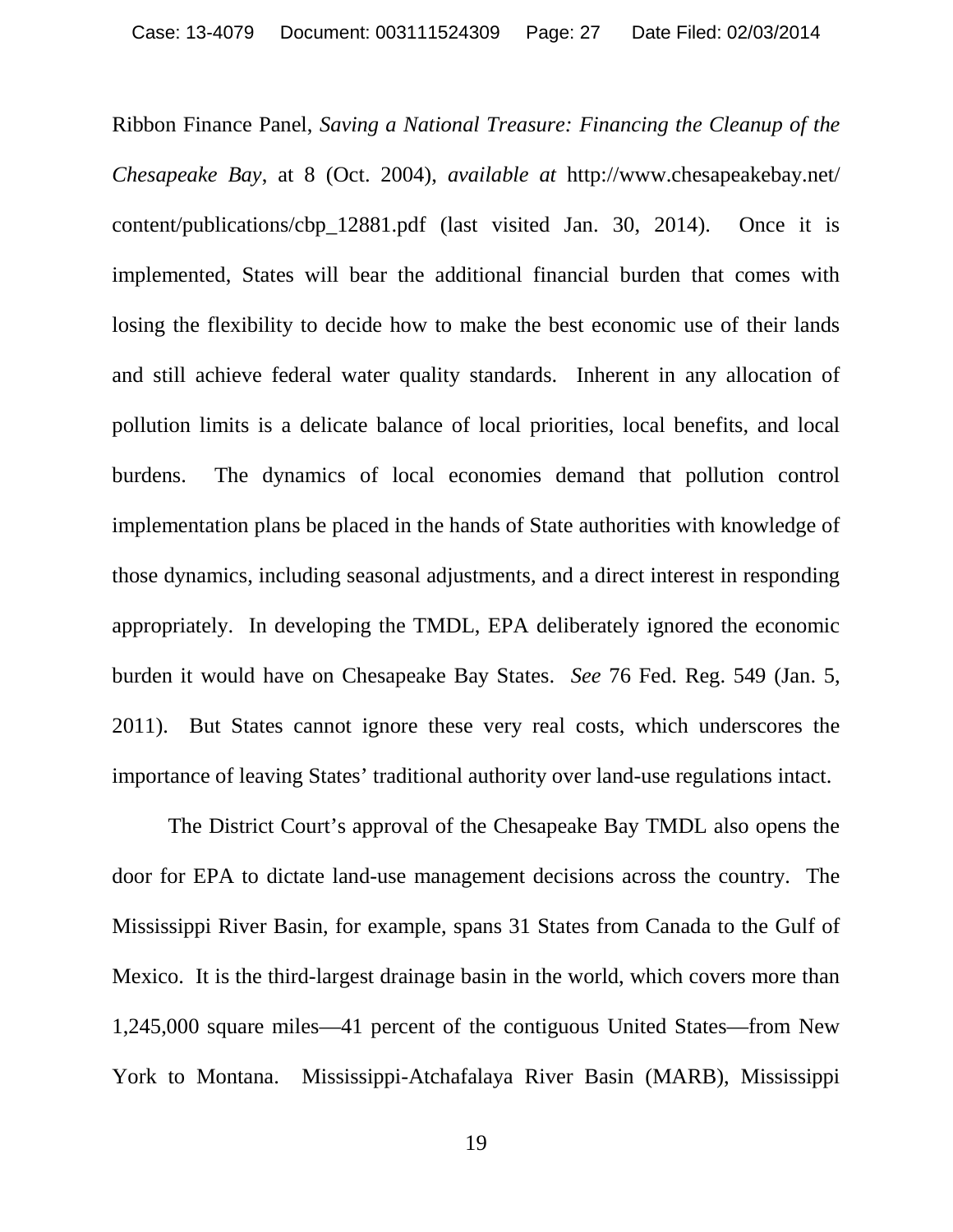River Gulf of Mexico Watershed Nutrient Task Force, http://water.epa.gov/type/watersheds/named/msbasin/marb.cfm.

The authority EPA claims in this case would allow it to make land-use decisions for "cropland and pasture" that "produces half the nation's corn, 41 percent of the nation's soybean exports, and one-third of all the nation's hog and pig sales." Terry J. Satterlee, et al., *Nutrients in the Heartland: Regulatory & Legal Issues Surrounding the Mighty Mississippi*, Natural Resources & Environment, Vol. 27, No. 4, Spring 2013, *available at* http://www.shb.com/newsevents/2013/NutrientsintheHeartland.pdf (describing the breadth of the Mississippi River Basin). It could control—and potentially debilitate—an important part of the United States' economy, all under the auspices of setting "the total maximum daily load" for pollutants entering the Mississippi River. This would turn the traditional state-federal relationship on its head. The CWA does not permit this result. Indeed it explicitly sought to avoid such federal aggrandizement at the expense of States' traditional authority.

EPA attempts to obscure the far-reaching implications of its claim to exceedingly broad TMDL authority by arguing that the Chesapeake Bay TMDL is not binding and that the watershed States' acquiescence in EPA's expansion of its authority legitimizes its overreach. Both conclusions are wrong.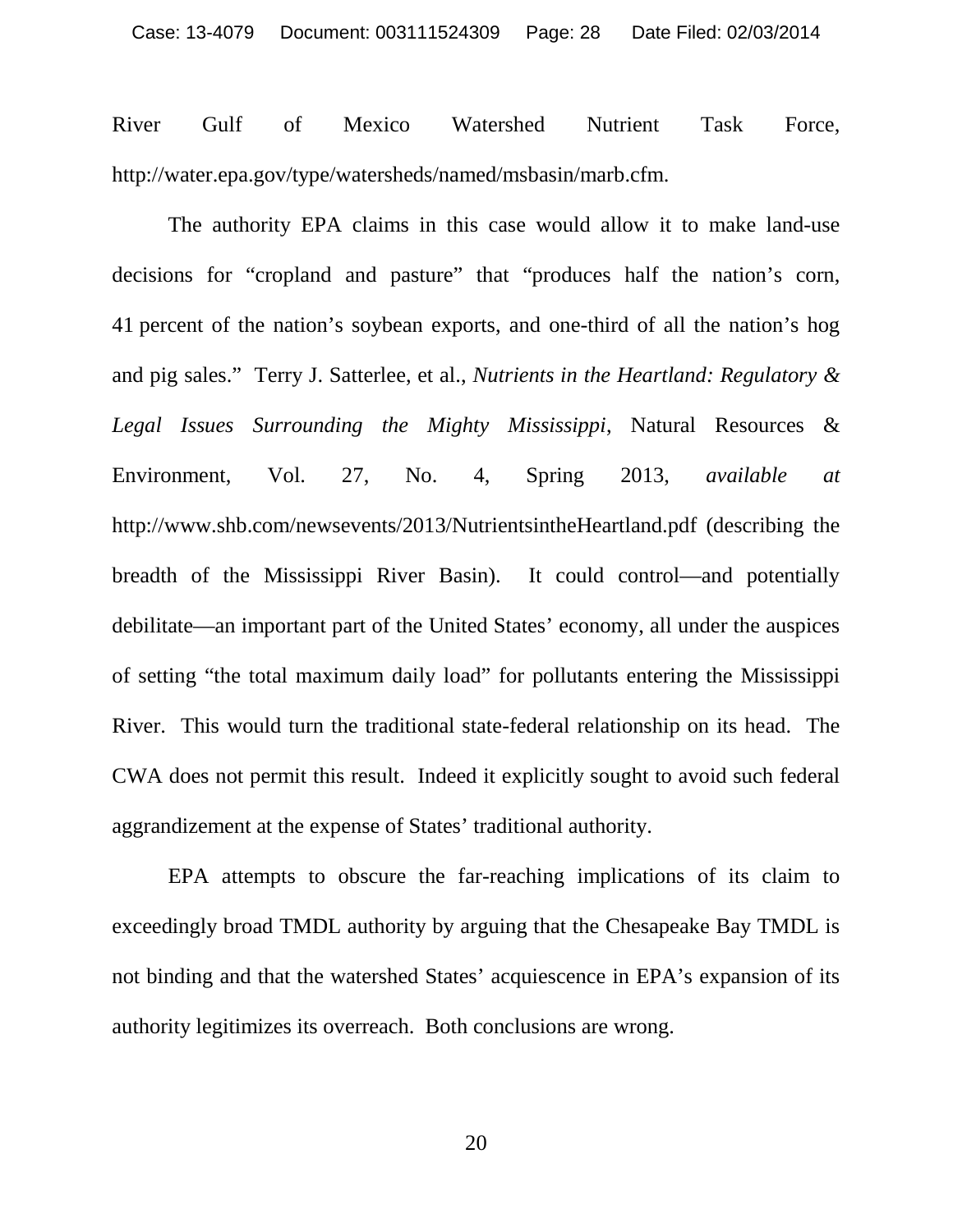#### **C. The Chesapeake Bay TMDL Is Not Just An "Informational Tool" And No State Acquiescence Can Give EPA Authority The CWA Has Withheld.**

EPA contends that TMDLs are nonbinding "informational tools" that help ensure water quality standards are met. But that is not entirely true in general, and it is not true at all of this TMDL. The CWA requires States to incorporate TMDLs into their planning processes, which lay out how States plan to achieve water quality standards. 33 U.S.C. § 1313(d)(2). Under EPA's interpretation of its TMDL authority, it can impose allocations on specific sources thereby requiring States to take EPA's chosen concrete, on-the-ground measures to achieve water quality standards.

Moreover, EPA made its allocations in the Chesapeake Bay TMDL mandatory by requiring "reasonable assurances" that States will implement the TMDL's specific allocations on a specific timeline, *see* JA 1355-57, and by threatening even more intrusive (and equally unauthorized) "backstop" measures, *see* JA 1396-97. This coercion leaves States with no choice: States must conform their land use and water quality policies to EPA's allocations and timeline to avoid even more restrictive (and unlawful) EPA action later. But as discussed above, EPA has no authority to regulate nonpoint sources or to require States to achieve water quality standards on a particular timeline. These threats alone violate the CWA's careful balance of State and federal power. EPA's claim to such authority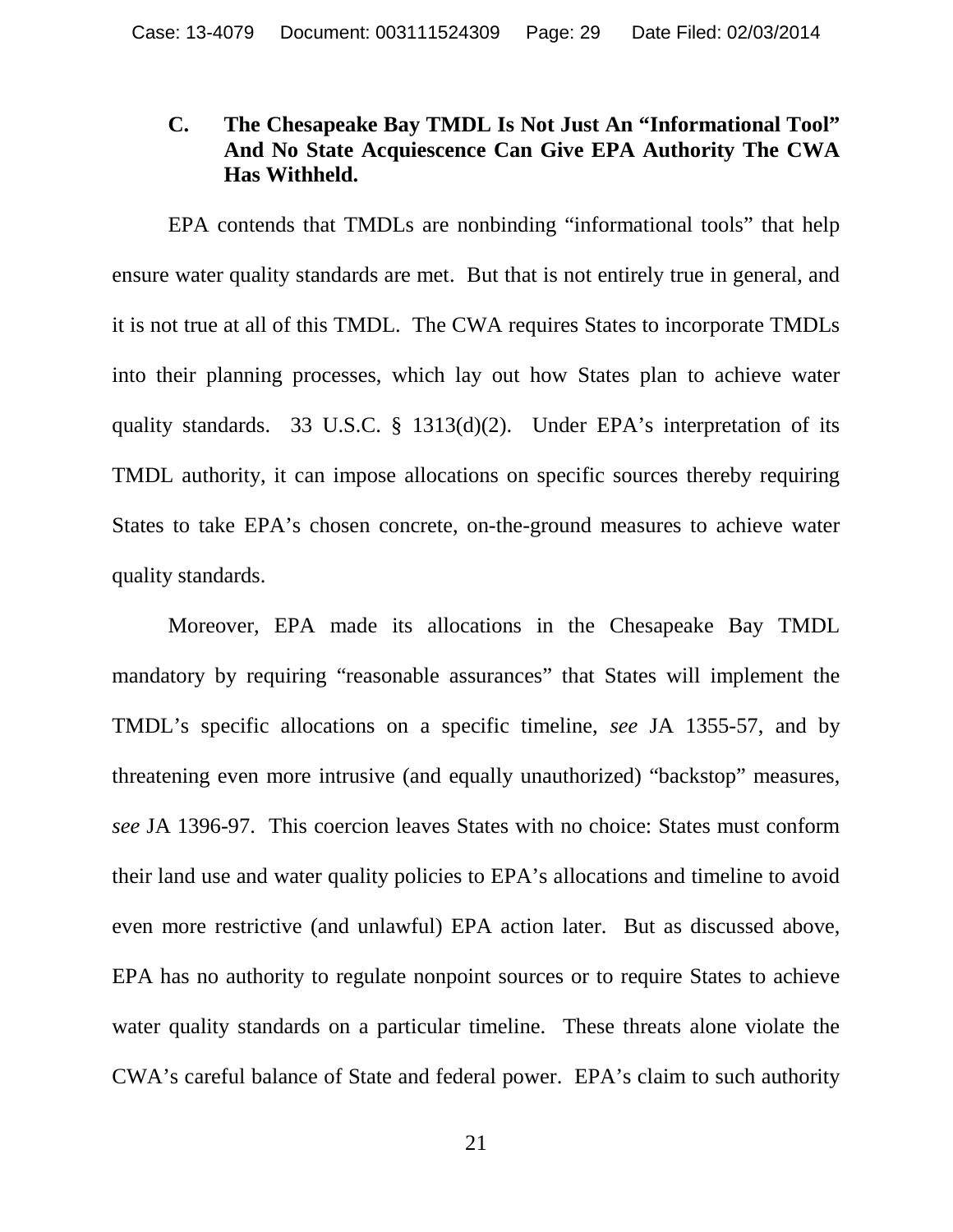rests on an impermissible construction of the CWA, and no acquiescence by Chesapeake Bay watershed States can give EPA authority the CWA withholds.

#### **IV. The Court Should Reject EPA's Assertion Of Broad TMDL Authority Because It Raises Serious Tenth Amendment Concerns.**

Even if the CWA arguably permits EPA's expansive interpretation of its authority, the Court should nevertheless reject such a broad view of the statute because it raises serious Tenth Amendment concerns. The principle of "constitutional avoidance," has "long been an axiom of statutory interpretation." *Pub. Citizen v. U.S. Dep't of Justice*, 491 U.S. 440, 466 (1989). It provides that where an "otherwise acceptable construction of a statute would raise serious constitutional problems, the Court will construe the statute to avoid such problems unless such construction is plainly contrary to the intent of Congress.'" *Id.* (quoting *Edward J. DeBartolo Corp. v. Fla. Gulf Coast Bldg. & Constr. Trades Council*, 485 U.S. 568, 575 (1988)). Here, EPA's interpretation of the CWA's TMDL provision suffers from two serious flaws—it is plainly contrary to Congress' intent and it "presses the envelope of constitutional validity," *Rapanos*, 547 U.S. at 738 (plurality opinion). The States' and Appellants' statutory interpretation avoids both problems.

The Tenth Amendment provides that "[t]he powers not delegated to the United States by the Constitution, nor prohibited by it to the states, are reserved to the states respectively, or to the people." U.S. Const. amend. X. It reflects the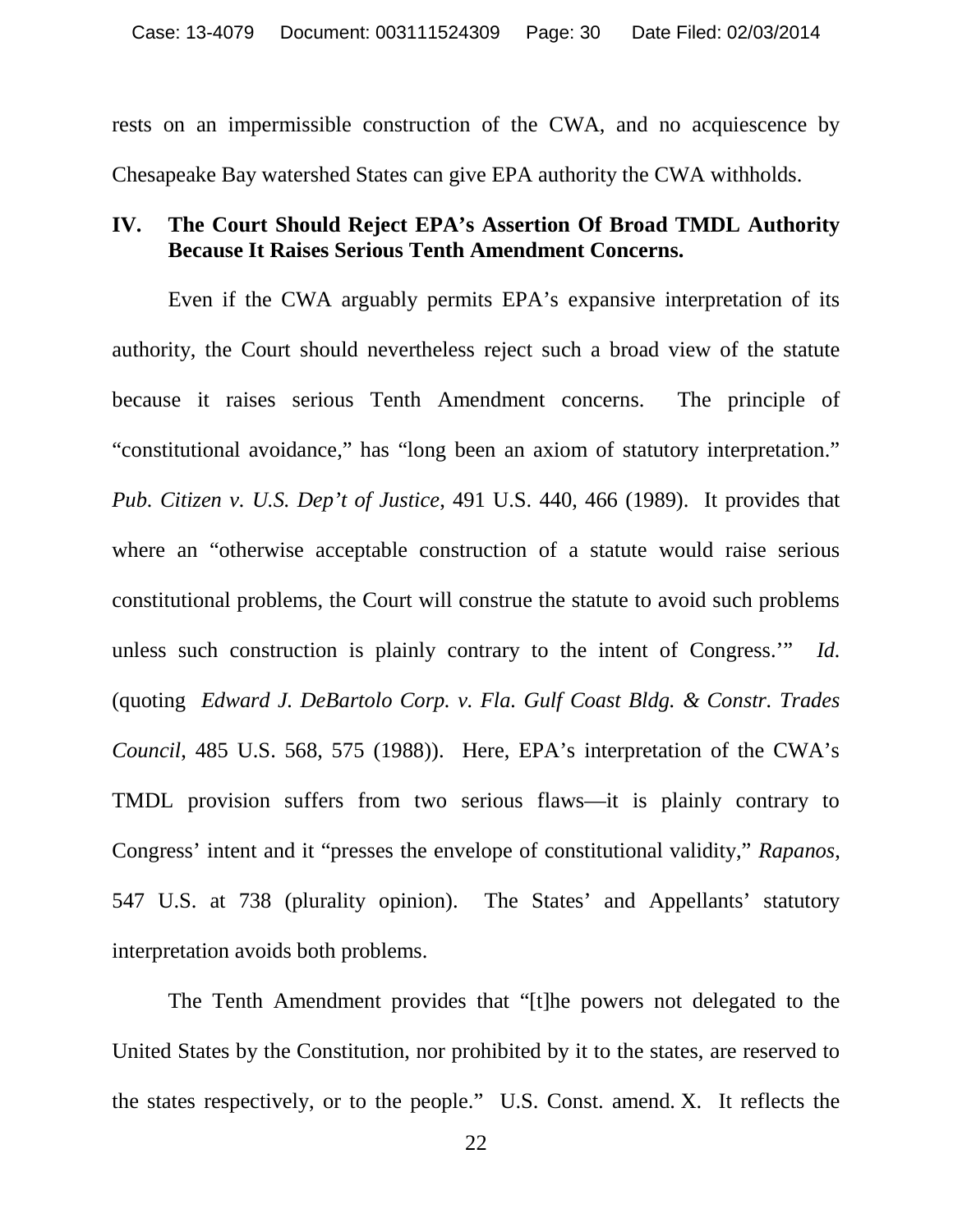system of "'dual sovereignty'" the Constitution established, *Printz v. United States*, 521 U.S. 898, 918 (1997) (quoting *Gregory v. Ashcroft*, 501 U.S. 452, 457 (1991)), and the CWA intended to preserve through cooperative federalism, *see* 33 U.S.C. § 1251(b). Although "States surrendered many of their powers to the new Federal Government, they retained 'a residuary and inviolable sovereignty.'" *Printz*, 521 at 918-19 (quoting The Federalist No. 39 (J. Madison)). States "remain independent and autonomous within their proper sphere of authority," *id.* at 928; the "Federal Government may not compel the States to implement, by legislation or executive action, federal regulatory programs," *id.* at 925.

Under the CWA's TMDL provisions, EPA claims the power to assign daily pollution limitations on specific point and nonpoint sources, including land used for agriculture, forestry, and urban centers. *See* JA 1597, 1767. The CWA gives EPA's TMDL "operational force," *Pronsolino*, 291 F.3d at 1128 (9th Cir. 2002), by requiring States to incorporate them into their continuing planning processes, 33 U.S.C. § 1313(e). And if that were not enough, to make sure States do exactly as EPA says, the Chesapeake Bay TMDL requires States to give "reasonable assurances" that they will implement EPA's TMDL allocations. JA 1355-57. If EPA is unsatisfied with States' assurances, it has claimed the power to further tighten its allocations. *See* JA 1396-97.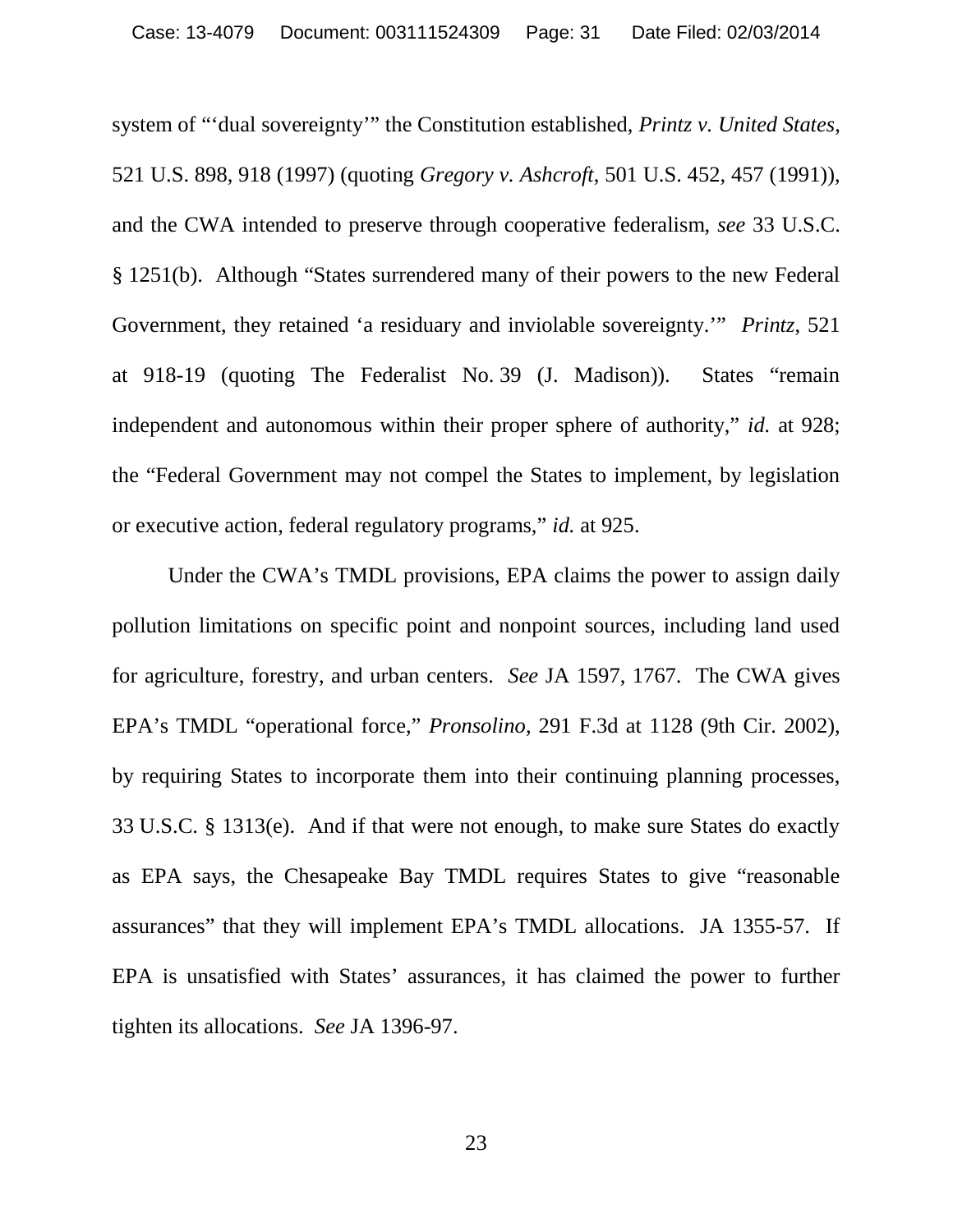The result: EPA claims it can not only set the water quality goals within each State, but it can also require each State to accomplish the goal in the way EPA prescribes. For example, as EPA reads the CWA, it could require States to limit or prohibit agricultural activity, forestry, or construction on particular land to meet EPA's allocation for that area simply by incorporating sector and source-specific allocations into its TMDLs.

This authority that EPA claims for itself pushes the limits of Congress's power to regulate interstate commerce. *See Rapanos*, 547 U.S. at 738 (plurality opinion) (finding that EPA's attempt to regulate "wetlands, which lie near ditches or man-made drains that eventually empty into traditional navigable waters" under the CWA pushed constitutional limits of Congress's Commerce Clause power); *Solid Waste Agency of N. Cook Cnty. v. U.S. Army Corps of Engineers*, 531 U.S. 159, 173-74 (2001) ("*SWANCC*") (finding EPA's attempt to regulate an abandoned sand and gravel pit under the CWA "invoke[d] the outer limits of Congress' power"). And it unlawfully invades States' traditional right to manage the land within their borders. *See Rapanos*, 547 U.S. at 738 (plurality opinion); *see also Fed. Energy Regulatory Comm'n*, 456 U.S. at 768 n.30; *Lapid-Laurel*, 284 F.3d at 451. To avoid these kinds of constitutional concerns, the Supreme Court has previously rejected similarly broad interpretations of EPA authority. S*ee, e.g.*,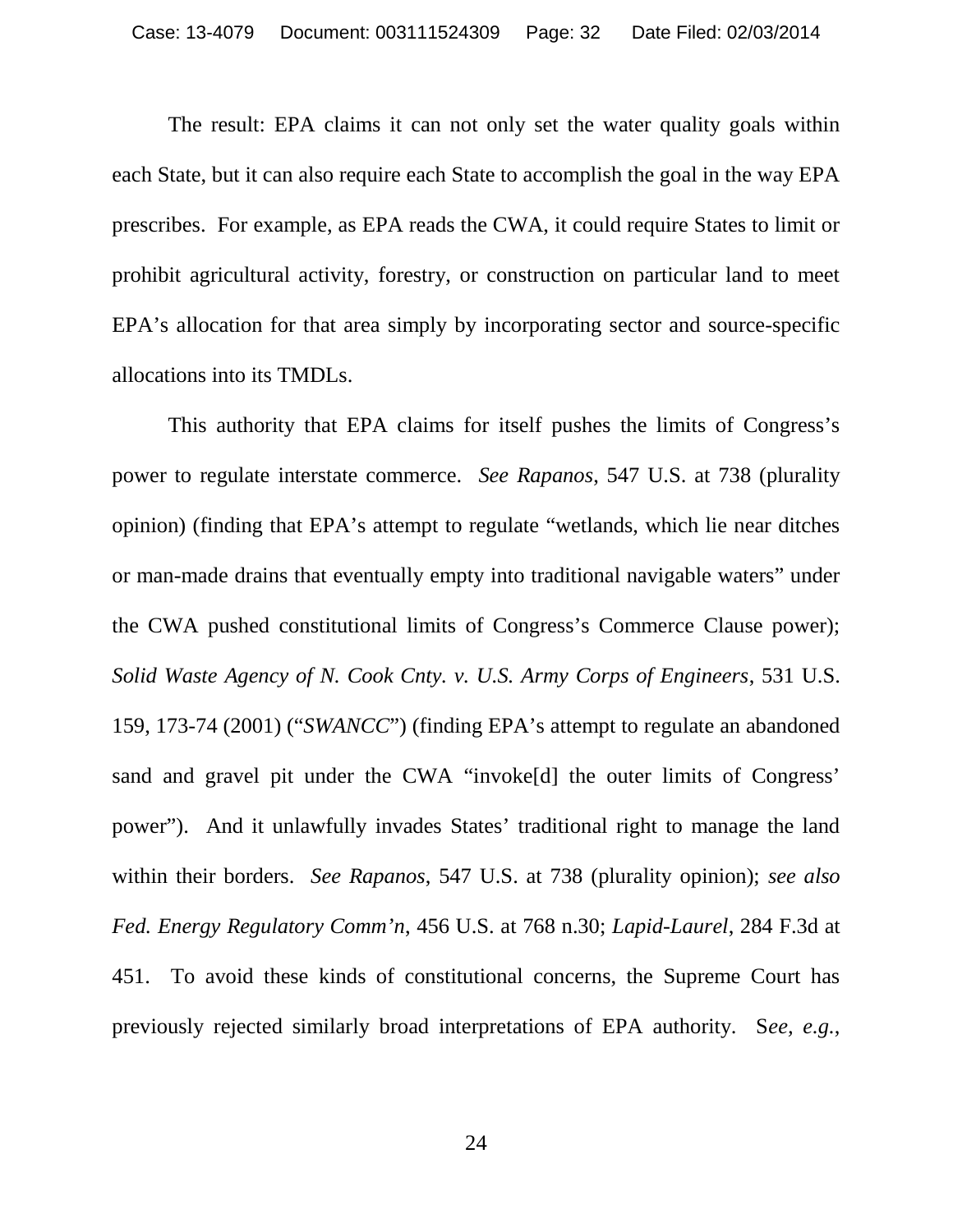*Rapanos*, 547 U.S. 715; *SWANCC*, 531 U.S. 159. This Court should reject EPA's attempt to overreach here.

By requiring States to regulate land use as EPA prescribes through specific nonpoint source allocations, the Chesapeake Bay TMDL raises additional constitutional questions. The "Constitution has never been understood to confer upon Congress the ability to require the States to govern according to Congress' instructions." *New York v. United States*, 505 U.S. 144, 163 (1992). And it does not allow EPA to require the States to govern according to EPA's instructions here.

Even where Congress has authority under the Constitution to pass a particular law, for example under the Commerce Clause, it cannot "regulate state governments' regulation of interstate commerce." *New York*, 505 U.S. at 166. Congress "may not . . . 'commandee[r] the legislative processes of the States by directly compelling them to enact and enforce a federal regulatory program.'" *Id.* at 161 (quoting *Hodel v. Va. Surface Mining & Reclamation Ass'n*, 452 U.S. 264, 288 (1981)).

This does not mean that Congress "lacks the ability to encourage a State to regulate in a particular way, or that Congress may not hold out incentives to the States as a method of influencing a State's policy choices." *Id.* at 166. For example, Congress may encourage States to take certain actions by attaching conditions on the receipt of federal funds. *See South Dakota v. Dole*, 483 U.S. 483

25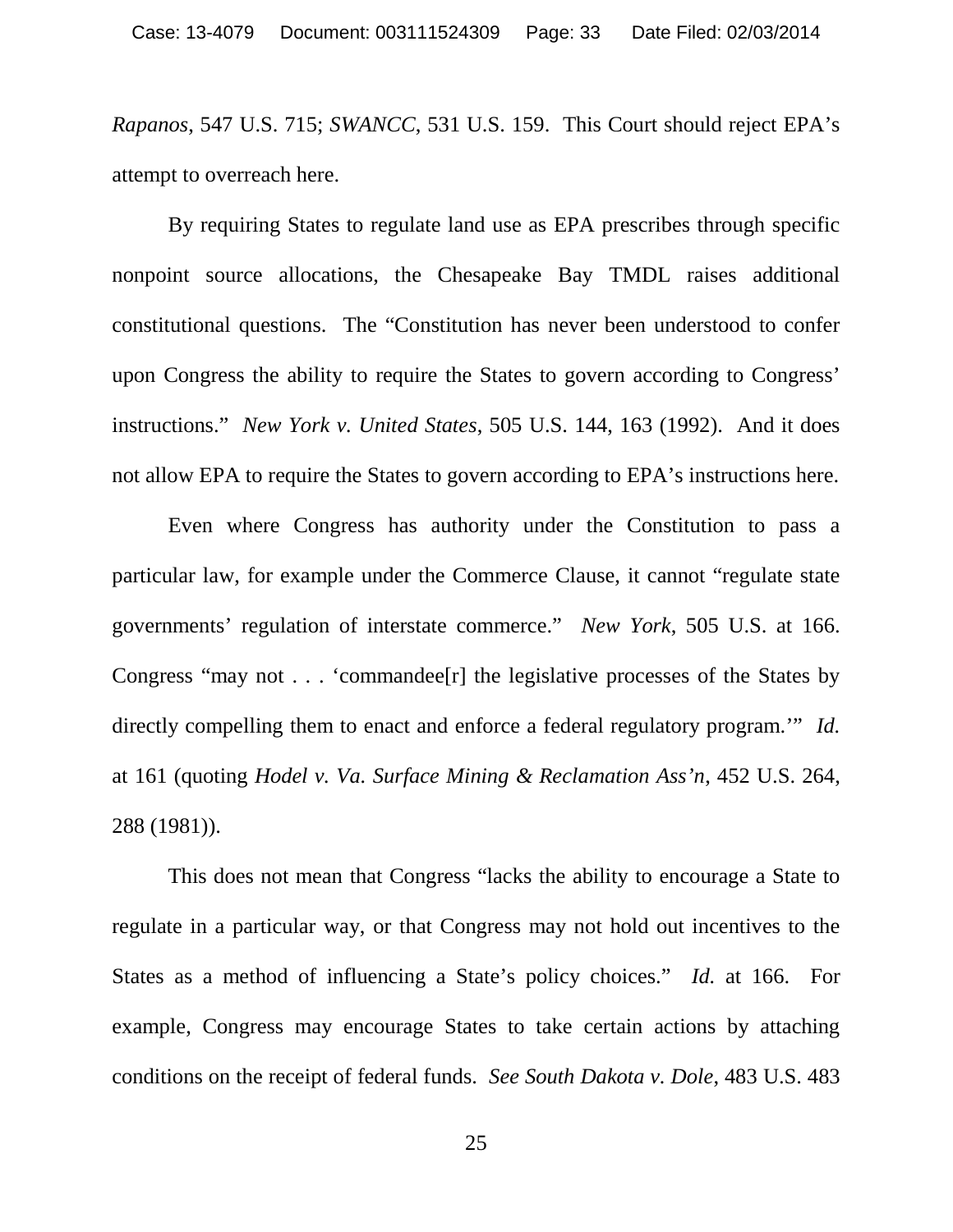U.S. 203 (1987). The CWA employs this tool in the form of grants to encourage States to develop management plans to address nonpoint sources of pollution, which EPA has no authority to regulate. *See* 33 U.S.C. § 1288(f); *Pronsolino*, 291 F.3d at 1128-29. Apparently dissatisfied with that tool, EPA used the Chesapeake Bay TMDL to compel States to regulate nonpoint sources according to EPA's detailed instructions.

The Tenth Amendment also does not rule out functioning cooperative federalism "where Congress has the authority to regulate" and "offer[s] States the choice of regulating that activity according to federal standards or having state law pre-empted by federal regulation." *New York*, 505 U.S. at 167. But it does prohibit the federal government from "employ[ing] state governments as regulatory agencies." *Id.* at 163. Here, EPA does not claim authority to regulate nonpoint sources directly—that would too blatantly contravene the CWA. Instead it conscripts States to regulate nonpoint sources according to EPA specifications under the guise of broad TMDL authority.

*Amici* States' and Appellants' interpretation of EPA's TMDL authority avoids these Tenth Amendment concerns. For purposes of the Tenth Amendment, the difference between setting a maximum load for certain pollutants in impaired waters and the detailed allocations in the Chesapeake Bay TMDL is significant. Setting a total maximum load for certain pollutants simply sets a target and gives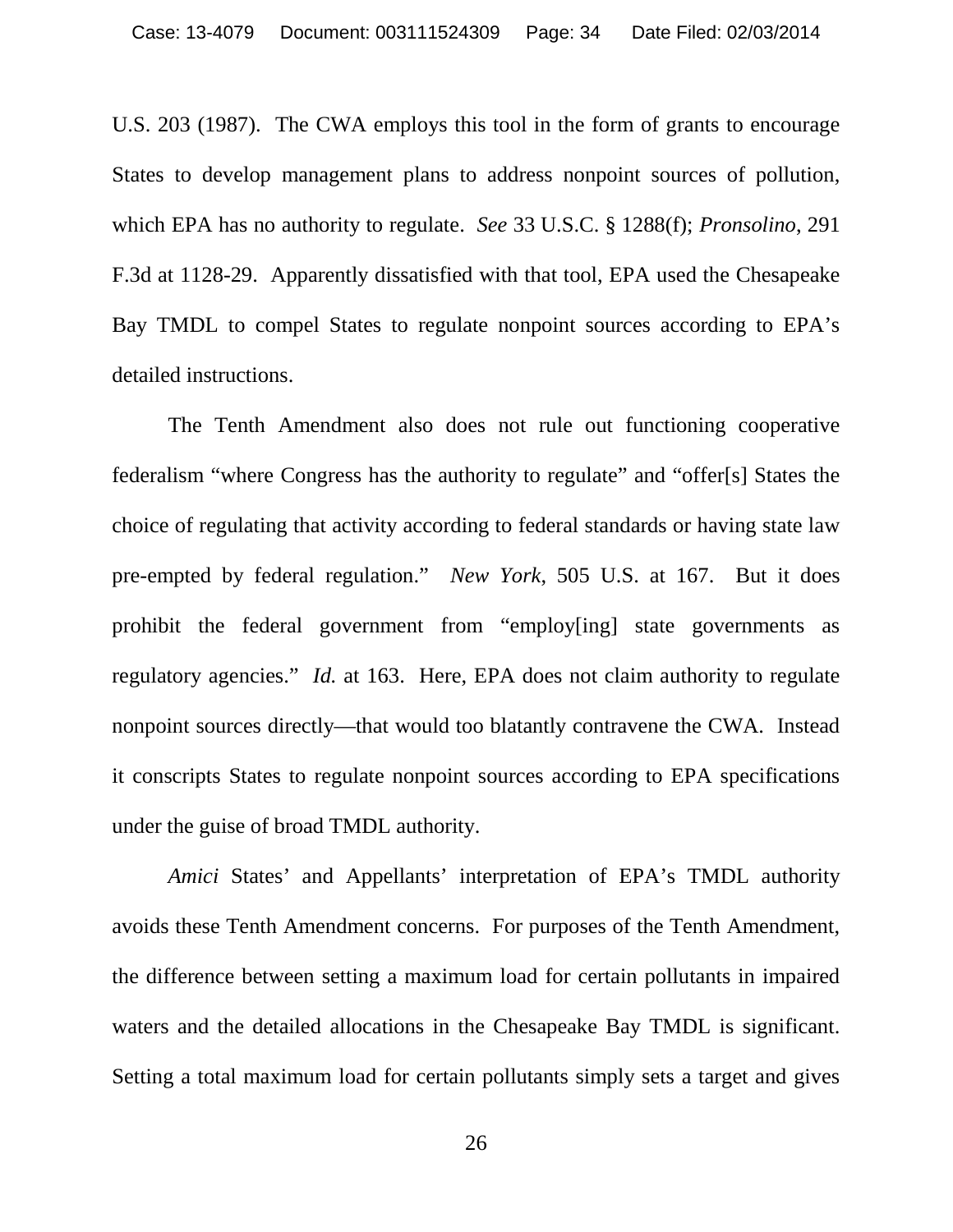States discretion to figure out how to meet it. The Chesapeake Bay TMDL, however, not only sets the target but also tells States how they have to meet it.

This strikes at the heart of States' traditional authority to manage the land within their borders and could devastate State economies. If EPA follows through, it could start requiring States to zone specific parcels of land to permit or prohibit certain uses—all without any political accountability or vested interest in the State's welfare. *See New York*, 505 U.S. at 169; *see also Nat'l Fed'n of Indep. Businesses v. Sebelius*, 132 S. Ct. 2566, 2602 (2012) ("*NFIB*") ("Permitting the Federal Government to force the States to implement a federal program would threaten the political accountability key to our federal system.").<sup>2</sup> This is the kind of "gun to the head" and "economic dragooning" that the federal government cannot use to coerce States to implement its policy choices. *Id.* at 2604-05. That Chesapeake Bay watershed States may have acquiesced in EPA's extreme overreach does not validate its actions. *New York*, 505 U.S. at 182 ("Where Congress exceeds its authority relative to the States, . . . the departure from the constitutional plan cannot be ratified by the 'consent' of state officials.").

Because the Chesapeake Bay TMDL raises these serious constitutional questions, the Court should adopt *Amici* States' and Appellants' narrow

<sup>2</sup> Although *NFIB* addresses commandeering and coercion in the context of limitations on Congress's power under the Spending Clause, U.S. Const. art. I, § 8, cl. 1, the principles on which it relies are equally applicable here.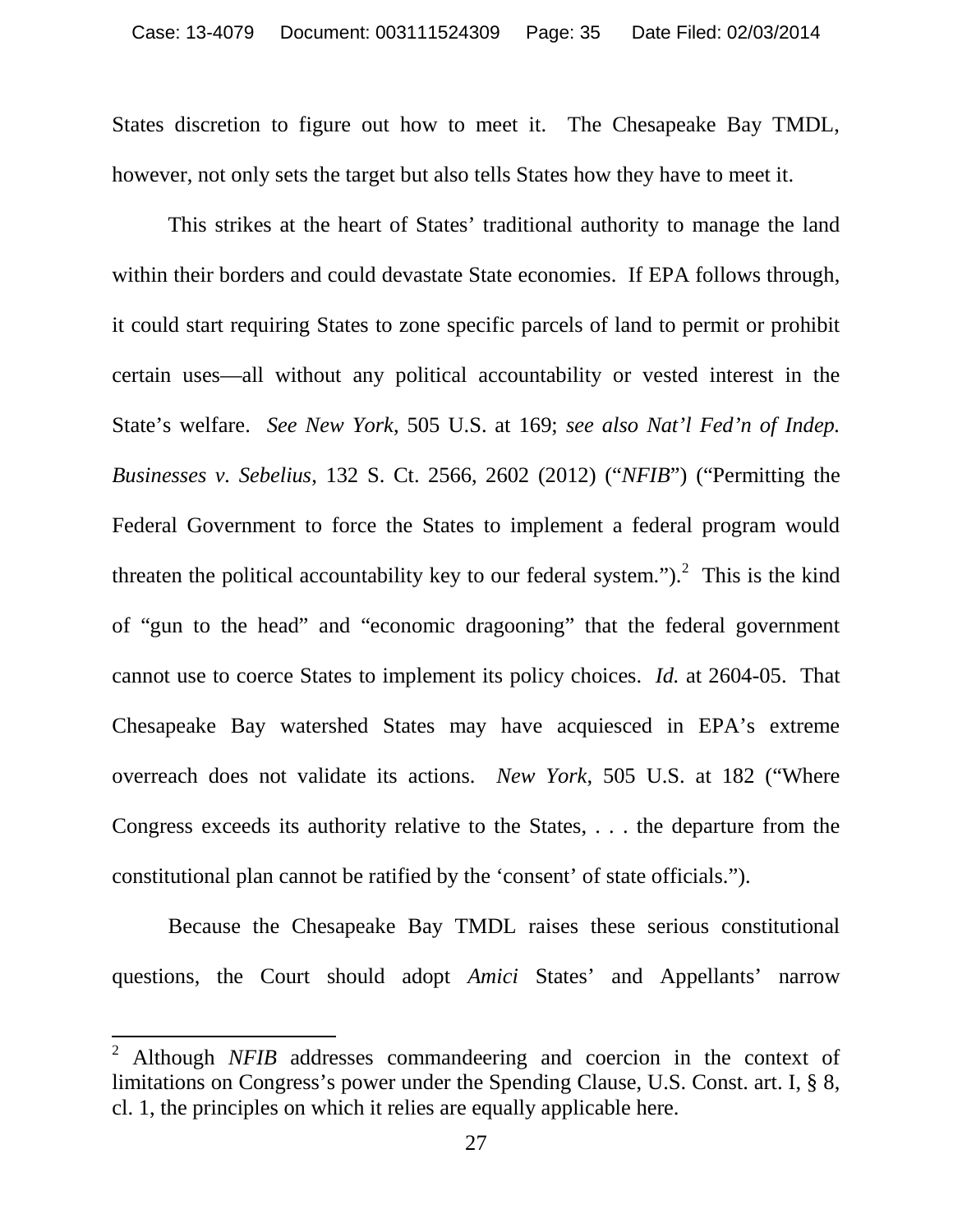construction of "the *total* maximum daily load," which avoids them. *See, e.g.*, *Rapanos*, 547 U.S. at 738 (plurality opinion); *SWANCC*, 531 U.S. at 174. Indeed, it is for these very reasons that the assertion of such broad authority requires a clear authorization from Congress, which the CWA does not provide.

### **V. The Court Should Reject EPA's Assertion Of Broad TMDL Authority Because It Requires A Clear Statement From Congress, Which Congress Did Not Provide.**

To guard against "needlessly reach[ing] constitutional issues," the Supreme Court has adopted various "clear statement" rules. *SWANCC*, 531 U.S. at 172-73. For example, if Congress intends to "alter the 'usual constitutional balance of federal and state powers,'" as the Chesapeake Bay TMDL does, it "must make its intention to do so 'unmistakably clear in the language of the statute.'" *Gregory*, 501 U.S. at 460-61 (quoting *Atascadero State Hosp. v. Scanlon*, 473 U.S. 234, 242 (1985)). This clear statement rule recognizes that States "retain substantial sovereign powers under our constitutional scheme, powers with which Congress does not readily interfere." *Gregory*, 501 U.S. at 461. It also stems from the "assumption that Congress does not casually authorize administrative agencies to interpret a statute to push the limit of congressional authority." *SWANCC*, 531 U.S. at 172-73.

Far from clearly authorizing EPA to invade States' traditional authority to regulate land use within their borders, Congress intended to "recognize, preserve,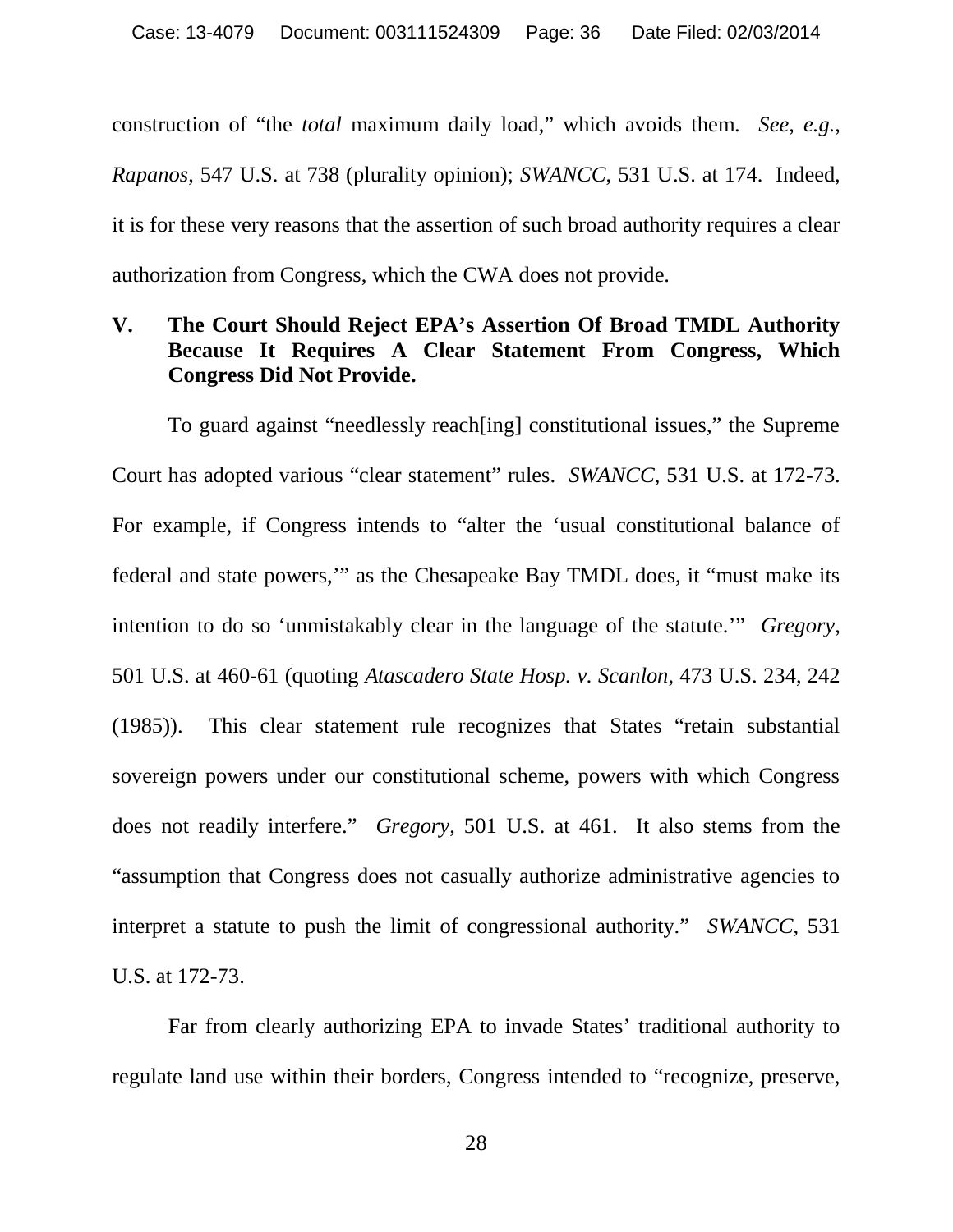and protect the primary responsibilities and rights of the States to prevent, reduce, and eliminate pollution, [and] to plan the development and use . . . of land and water resources." 33 U.S.C. § 1251(b). Yet the Chesapeake Bay TMDL "'result[s] in a significant impingement of the States' traditional and primary power over land and water use.'" *Rapanos*, 547 U.S. at 738 (plurality opinion) (quoting *SWANCC*, 531 U.S. at 174). The broad authority EPA has asserted, particularly over nonpoint sources of pollution, empower it to "function as a *de facto* regulator of immense stretches of intrastate land—an authority the agency has shown its willingness to exercise with the scope of discretion that would befit a local zoning board." *Id.* EPA's substantial "'intrusion into traditional state authority'" requires a "clear and manifest statement from Congress," *id.*, which is utterly absent here.

The CWA says nothing about setting sub-total maximum load levels for specific nonpoint sources. And the words "the *total* maximum daily load," even if ambiguous, fall far short of providing the clear statement required. Indeed, any ambiguity in the language disfavors EPA's interpretation of the statute because the authority it claims requires clear congressional authorization.

If anything, Congress has clearly rejected EPA's attempt to redefine its TMDL authority. In July 2000, EPA sought to codify its expansive interpretation of its TMDL authority through the normal process—a published, final rule. The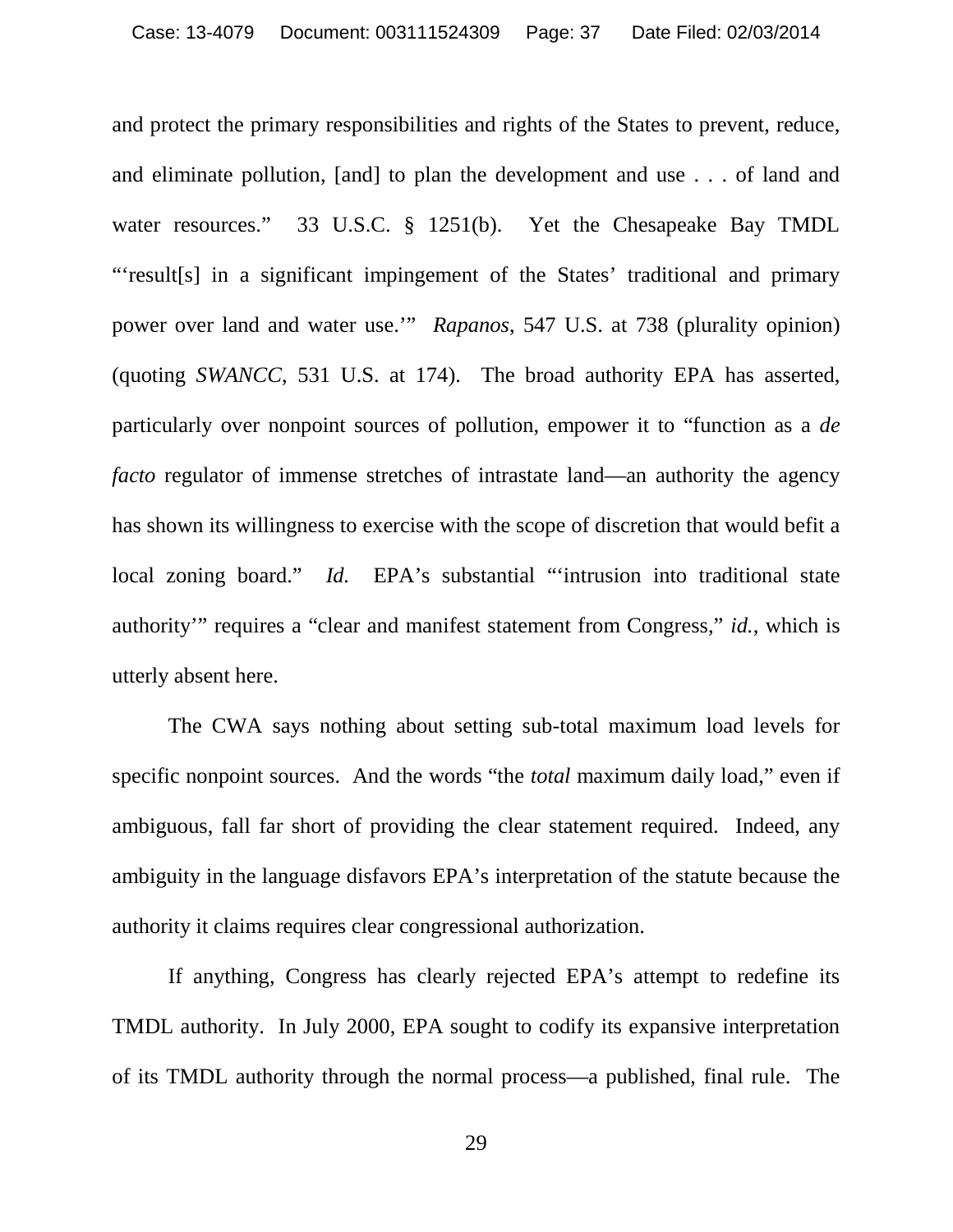TMDL Final Rule included specific sector and source allocations, reasonable assurance requirements, and mandatory implementation plans subject to EPA approval. 65 Fed. Reg. 135, 43,591 (July 13, 2000). Congress opposed the Final Rule and prohibited EPA from using funds to finalize or implement it. Pub. L. 106-246, 114 Stat. 511, 567. Before it took effect, EPA withdrew the Final Rule due to opposition from all sides. 68 Fed. Reg. 53, 13,608; 67 Fed. Reg. 249, 79020.

In light of the text, policy, and structure of the CWA, the Court should "read the statute as written to avoid the significant constitutional and federalism questions raised by [EPA's] interpretation." *SWANCC*, 531 U.S. at 174. These federalism concerns are magnified where, as here, unelected agency officials take an exceedingly broad view of their power and use it to corner States into regulating for them. *See SWANCC*, 531 U.S. at 173 (noting that concern about needlessly reaching constitutional issues "is heightened where the administrative interpretation alters the federal-state framework by permitting federal encroachment upon a traditional state power"); *cf. Indus. Union Dept., AFL-CIO v. Am. Petroleum Inst.*, 448 U.S. 607, 687 (1980) (Rehnquist, J., concurring in judgment) (stating Congress should make the "hard choices" when it "wishes to legislate in an area which it has not previously sought to enter," *e.g.*, regulating nonpoint sources of pollution).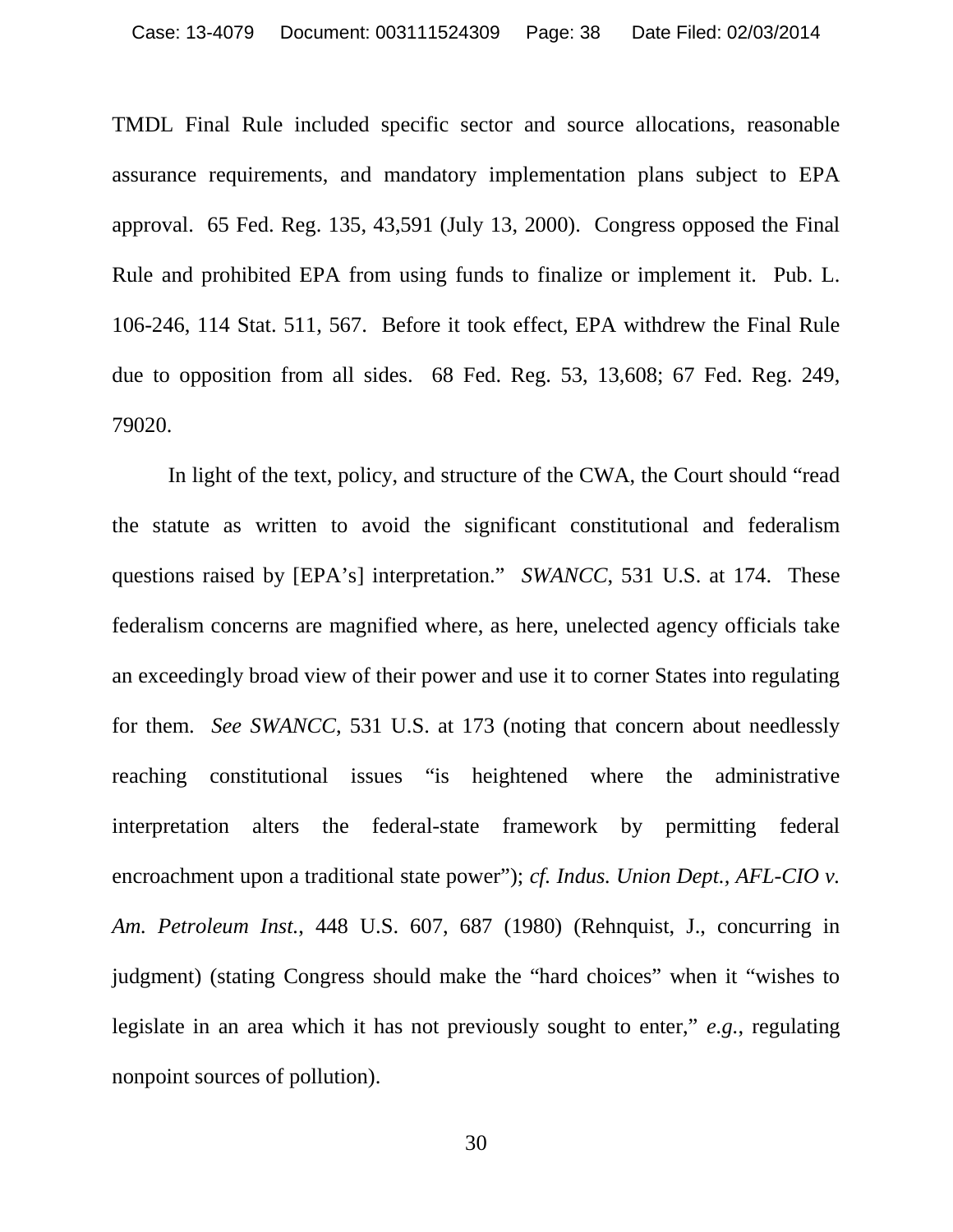The Court should reject EPA's attempt to expand its authority at the expense of States' traditional control over land management decisions without a clear statement from Congress. Limiting EPA's authority to simply setting "the *total* maximum daily load" would both give effect to Congress's intent and also avoid the difficult constitutional questions the Chesapeake Bay TMDL raises.

## **CONCLUSION**

For the reasons stated above, *Amici* States urge the Court to reverse the District Court's decision and invalidate the Chesapeake Bay TMDL.

CHRIS KOSTER DEREK SCHMIDT Missouri Attorney General Kansas Attorney General James R. Layton Solicitor General /s/ Bryan C. Clark

GREGORY F. ZOELLER Deputy Attorney General Indiana Attorney General Bryan C. Clark Solicitor General *Counsel of Record*

Dated: February 3, 2014 Respectfully submitted,

Jeffrey A. Chanay Thomas M. Fisher Assistant Solicitor General Memorial Building 120 SW 10th, 2nd Floor Topeka, Kansas 66612 Telephone: (785) 296-2215 E-mail: jeff.chanay@ksag.org bryan.clark@ksag.org

*Counsel for Amici Curiae*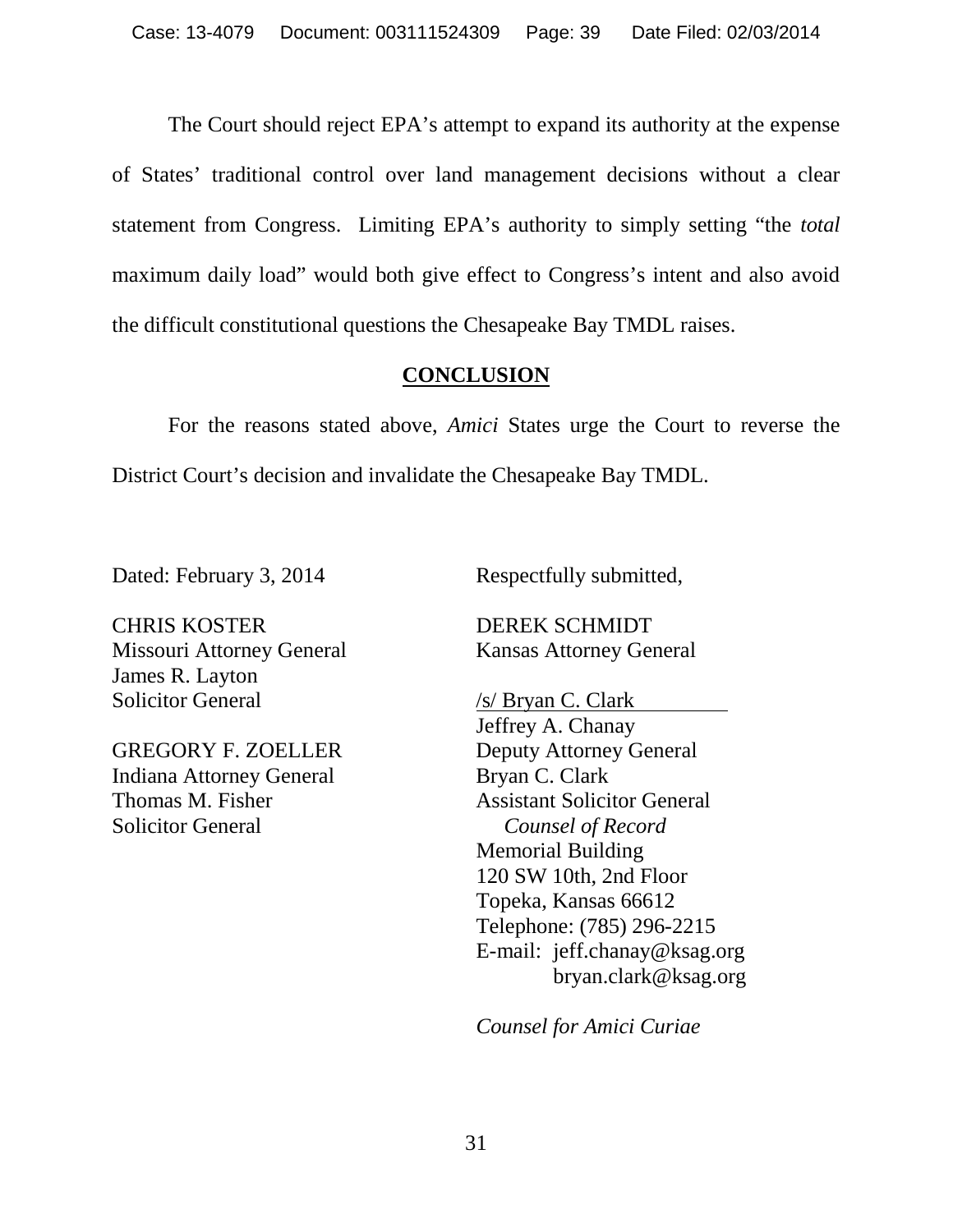#### **CERTIFICATE OF COMPLIANCE**

- 1. This brief complies with the type-volume limitations of Fed. R. App. P.  $32(a)(7)(B)(i)$  and Fed. R. App. P. 29(d) because it contains 6,841 words, excluding the parts of the brief exempted by Fed. R. App. P.  $32(a)(7)(B)(iii)$ , as calculated by the word-counting function of Microsoft Word 2007.
- 2. This brief complies with the typeface requirements of Fed. R. App. P. 32(a)(5) and the type style requirements of Fed. R. App. P. 32(a)(6) because it has been prepared in a proportionally-spaced typeface—14-point Times New Roman using Microsoft Word 2007.
- 3. This brief has been scanned for viruses using Sophos Endpoint Security and Control (version 10.3), and no viruses were detected.
- 4. The hardcopies of this brief submitted to the Court this day are exact copies of the version submitted electronically.
- 5. Under Local Rule 46.1, Bryan C. Clark is a member in good standing of the bar for the United States Court of Appeals for the Third Circuit.

DATED: February, 3, 2014 /s/ Bryan C. Clark